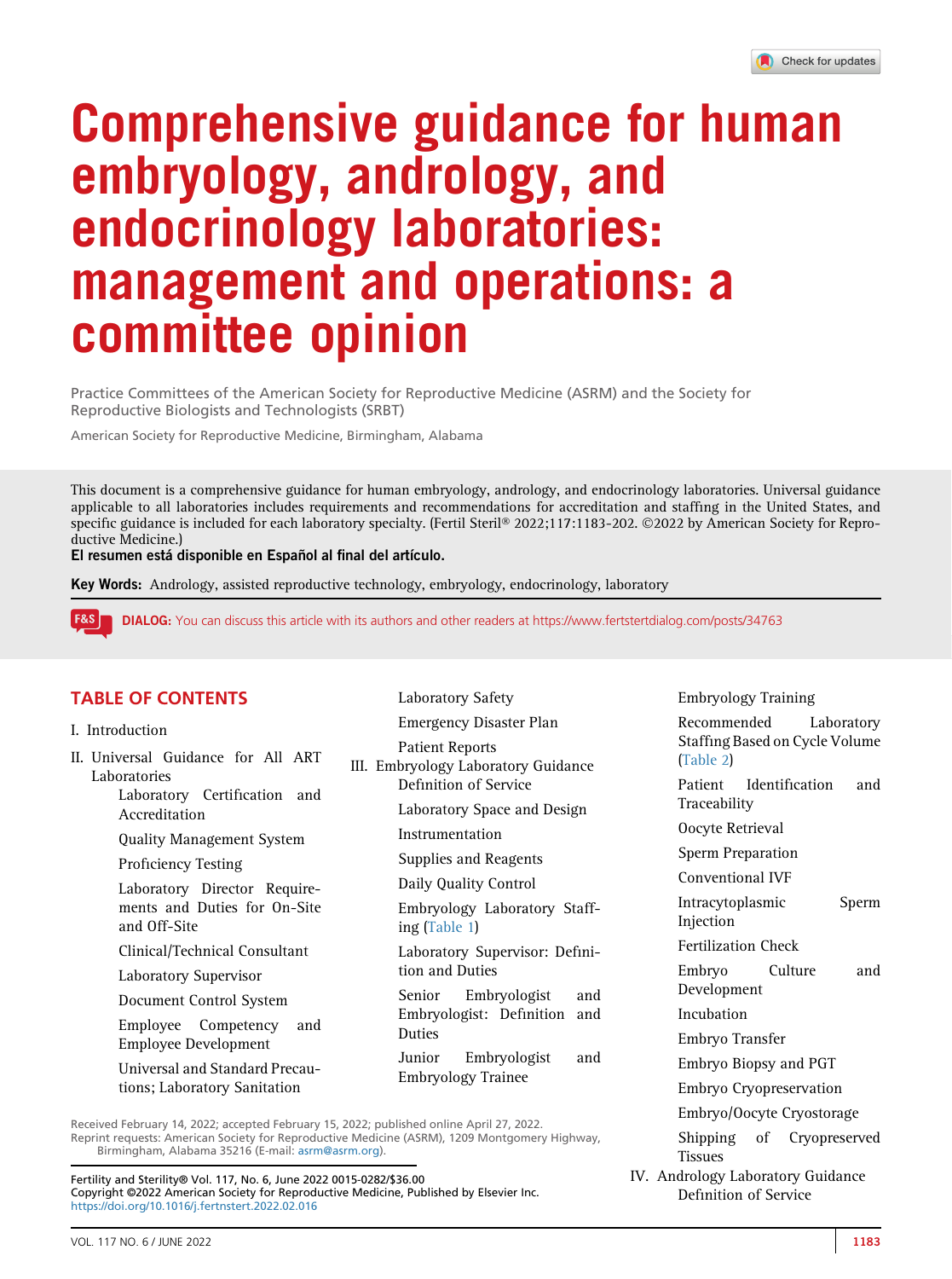Laboratory Space and Design Instrumentation Supplies and Reagents Daily Quality Control Laboratory Supervisor: Definition and Duties Andrologist: Definition and Duties Andrology Training Patient Accessioning and Semen Collection SA, Manual, and CASA Sperm Function Testing Sperm Preparation for IUI and IVF Procedures Semen Cryopreservation and Thawing Management of Cryopreserved Semen Patient Reports V. Endocrine Laboratory Guidance Definition of Service Laboratory Space and Design Instrumentation Supplies and Reagents Endocrine Laboratory Testing Personnel: Definition and Duties Endocrine Laboratory Training Daily Quality Control Test Requisitions Serum Collection, Accessioning, and Processing Test Reports The American Society for Reproductive Medicine (ASRM) has previously published guidance and minimum standards

for embryology and andrology ([1](#page-17-0)) and embryology ([2,](#page-17-1) [3](#page-17-2)) laboratories to serve as templates for assisted reproductive technology (ART) clinics to meet or exceed requirements suggested by the Centers for Disease Control and Prevention (CDC). This updated guidance was created in acknowledgment of the advances and changes in reproductive medicine and to be comprehensive in scope by providing general guidance to embryology, andrology, and endocrinology laboratories. Across the country, ART laboratories vary in the services provided, and laboratories may provide embryology, andrology, endocrinology, or some combination of 3 laboratories. Because of the significant overlap in standards between the 3 types of laboratories, universal guidance is provided in this document that can be applicable to all sections of the ART laboratories with specific guidance detailed where necessary. Other non–US-based guidance has been published elsewhere ([4\)](#page-17-3).

This document is organized into 5 laboratory sections and was written by laboratory directors and embryologists ranging in setting (private, academic, and hybrid) and experience. Sections were edited and reviewed by the executive council of the Society for Reproductive Biologists and Technologists and the ASRM Practice Committee.

#### Table of Abbreviations

AAB: American Association of Bioanalysts ABB: American Board of Bioanalysis ABOR: AAB Board of Registry AH: Assisted Hatching AI: Artificial intelligence ART: Assisted Reproductive Technologies ASRM: American Society for Reproductive Medicine CAP: College of American Pathologists CASA: Computer Assisted/Aided Sperm Analysis CC: Clinical Consultant CDC: Centers for Disease Control CLIA: Clinical Laboratory Improvements Amendments CME: Continuing Medical Education CMS: Centers for Medicare and Medicaid Services CRB: College of Reproductive Biologists DFI: DNA Fragmentation Index DO: Doctor of Osteopathy DOB: Date of Birth DPM: Doctor of Podiatric Medicine EHR/EMR: Electronic Health/Medical Records ELD: Embryology Laboratory Director eSET: Elective Single Embryo Transfer ET: Embryo Transfer FDA: Food and Drug Administration FET: Frozen-Thawed Embryo Transfer HCLD: High-Complexity Clinical Laboratory Director HHS: Health and Human Services HIPAA: Health Insurance Portability and Accountability Act HSA: Human Serum Albumin ICM: Inner Cell Mass ICSI: Intracytoplasmic Sperm Injection MD: Medical Doctor MEA: mouse embryo assay MESA/PESA: Microsurgical/Percutaneous Epididymal Sperm Aspiration NASS: National ART Surveillance System niPGT: non-invasive PGT OSHA: Occupational Safety and Health Administration PGT: Preimplantation Genetic Testing PhD: Doctor of Philosophy PN: Pronuclei PT: Proficiency Testing PVP: Polyvinylpyrrolidone QMS: Quality Management System SA: Semen Analysis SART: Society for Assisted Reproductive Technologies SRBT: Society for Reproductive Biologists and Technologists SSA: human sperm survival assay TE: Trophectoderm TESA/TESE: Testicular Sperm Aspiration/Extraction TJC: The Joint Commission TLI/TLM: Time-Lapse Imaging/Microscopy ZP: Zona pellucida Practice Committees of the American Society for Reproductive Medicine (ASRM) and the So-

ciety for Reproductive Biologists and Technologists (SRBT)\*asrm@asrm.org. Guidance for labs management and operations. Fertil Steril 2022.

# UNIVERSAL GUIDANCE FOR ALL ART LABORATORIES Laboratory Certification and Accreditation

The Centers for Medicare and Medicaid Services (CMS) regulates all clinical laboratory testings performed on humans in the United States through the Clinical Laboratory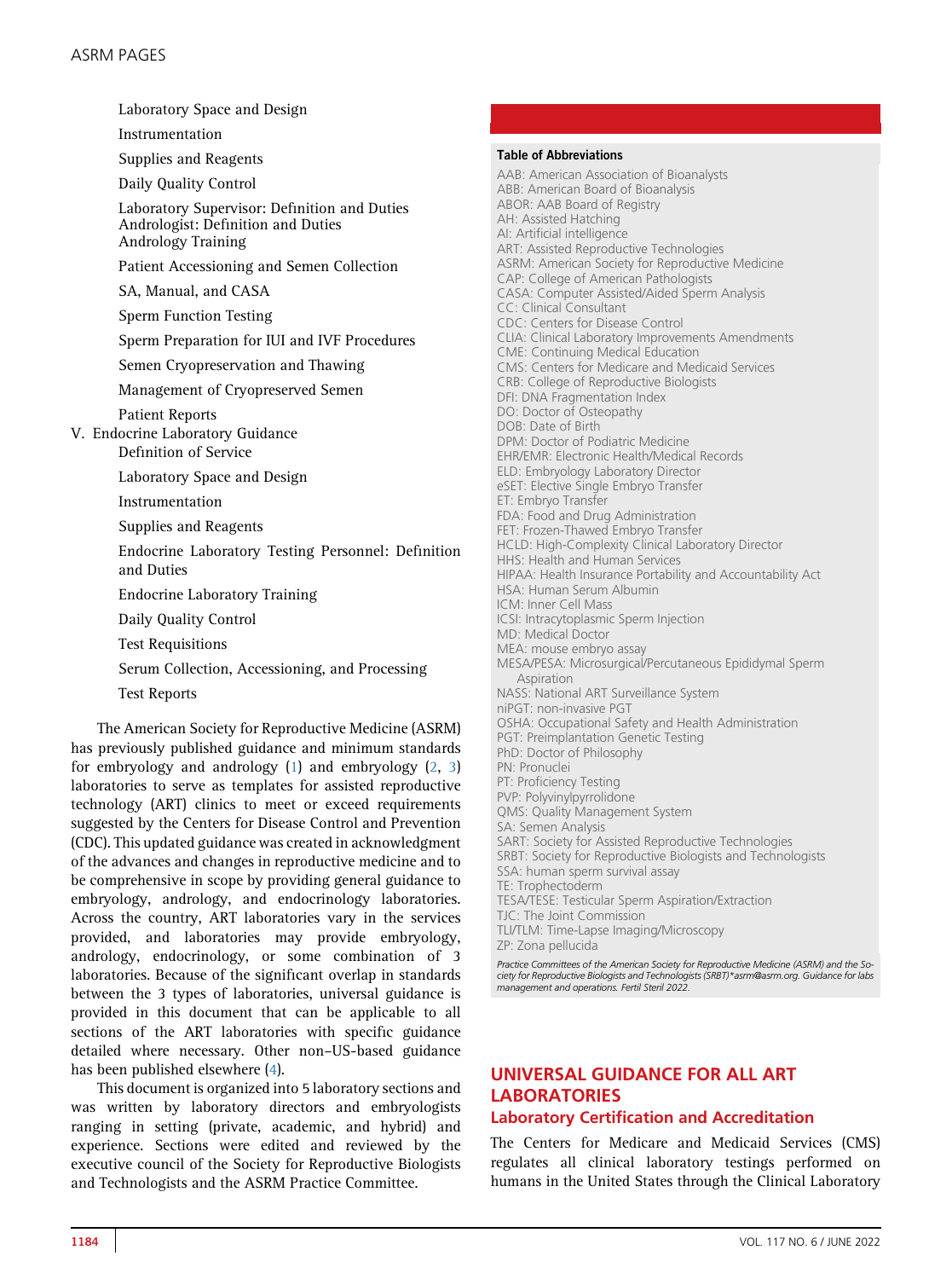#### <span id="page-2-0"></span>TABLE 1

Embryology laboratory staff minimum requirements for education, training, continuing education, and experience.

| <b>Title</b>                                                                      | Education                                                                                                                                                        | <b>Training</b>                                                                                                                                                            | <b>Continuing education</b>                                            | <b>Experience</b>                                                                                                                                                         |
|-----------------------------------------------------------------------------------|------------------------------------------------------------------------------------------------------------------------------------------------------------------|----------------------------------------------------------------------------------------------------------------------------------------------------------------------------|------------------------------------------------------------------------|---------------------------------------------------------------------------------------------------------------------------------------------------------------------------|
| Laboratory supervisor <sup>a</sup>                                                | Have an earned bachelor's or<br>master's degree in a<br>chemical, physical, or<br>biologic science or in<br>medical technology from<br>an accredited institution | Have documented completion of<br>training in and performance of a<br>minimum of 60 ART procedures<br>under supervision with<br>attestation from the training<br>laboratory | Obtain a minimum of 24<br>hours of documented<br>CEUs<br>every 2 years | Minimum 4 (BS/BA) 2 (MS),<br>and 1 (Doctoral) year of<br>experience. Perform 20<br>procedures or<br>satisfactory number<br>annually to maintain<br>technical proficiency. |
| Senior embryologist                                                               | Have an earned bachelor's or<br>master's degree in a<br>chemical, physical, or<br>biologic science or in<br>medical technology from<br>an accredited institution | Have documented completion of<br>training in and performance of a<br>minimum of 30 ART procedures<br>under supervision with<br>attestation from the training<br>laboratory | Obtain a minimum of 24<br>hours of documented<br>CEUs every 2 years    | Minimum 3 years of<br>experience. Perform 20<br>procedures or<br>satisfactory number<br>annually to maintain<br>technical proficiency.                                    |
| Embryologist                                                                      | Have an earned bachelor's or<br>master's degree in a<br>chemical, physical, or<br>biologic science or in<br>medical technology from<br>an accredited institution | Have documented completion of<br>training in and performance of a<br>minimum of 30 ART procedures<br>under supervision with<br>attestation from the training<br>laboratory | Obtain a minimum of 24<br>hours of documented<br>CEUs every 2 years    | Minimum 2 years of<br>experience. Perform 20<br>procedures or<br>satisfactory number<br>annually to maintain<br>technical proficiency.                                    |
| Junior embryologist                                                               | Have an earned bachelor's or<br>master's degree in a<br>chemical, physical, or<br>biologic science or in<br>medical technology from<br>an accredited institution | Have documented completion of<br>training in and performance of a<br>minimum of 30 ART procedures<br>under supervision with<br>attestation from the training<br>laboratory | Obtain a minimum of 24<br>hours of documented<br>CEUs every 2 years    | Minimum 1 year of<br>experience. Perform 20<br>procedures or<br>satisfactory number<br>annually to maintain<br>technical proficiency.                                     |
| <b>Embryology trainee</b>                                                         | Have an earned bachelor's or<br>master's degree in a<br>chemical, physical, or<br>biologic science or in<br>medical technology from<br>an accredited institution | Have documented completion of<br>training in and performance of a<br>minimum of 30 ART procedures<br>under supervision with<br>attestation from the training<br>laboratory | Obtain a minimum of 24<br>hours of documented<br>CEUs every 2 years    | Less than 1 year of<br>experience. Perform 20<br>procedures or<br>satisfactory number<br>annually to maintain<br>technical proficiency.                                   |
| <i>Note:</i> ART = assisted reproductive technology; $CEU =$ continuing education |                                                                                                                                                                  |                                                                                                                                                                            |                                                                        |                                                                                                                                                                           |

credits/unit.

a Laboratory supervisor: have the education and experience required of a technical supervisor accredited by the American Board of Bioanalysis regardless of whether the laboratory director is on-site or off-site. Accreditat

Practice Committees of the American Society for Reproductive Medicine (ASRM) and the Society for Reproductive Biologists and Technologists (SRBT)\*asrm@asrm.org. Guidance for labs management and operations. Fertil Steril 20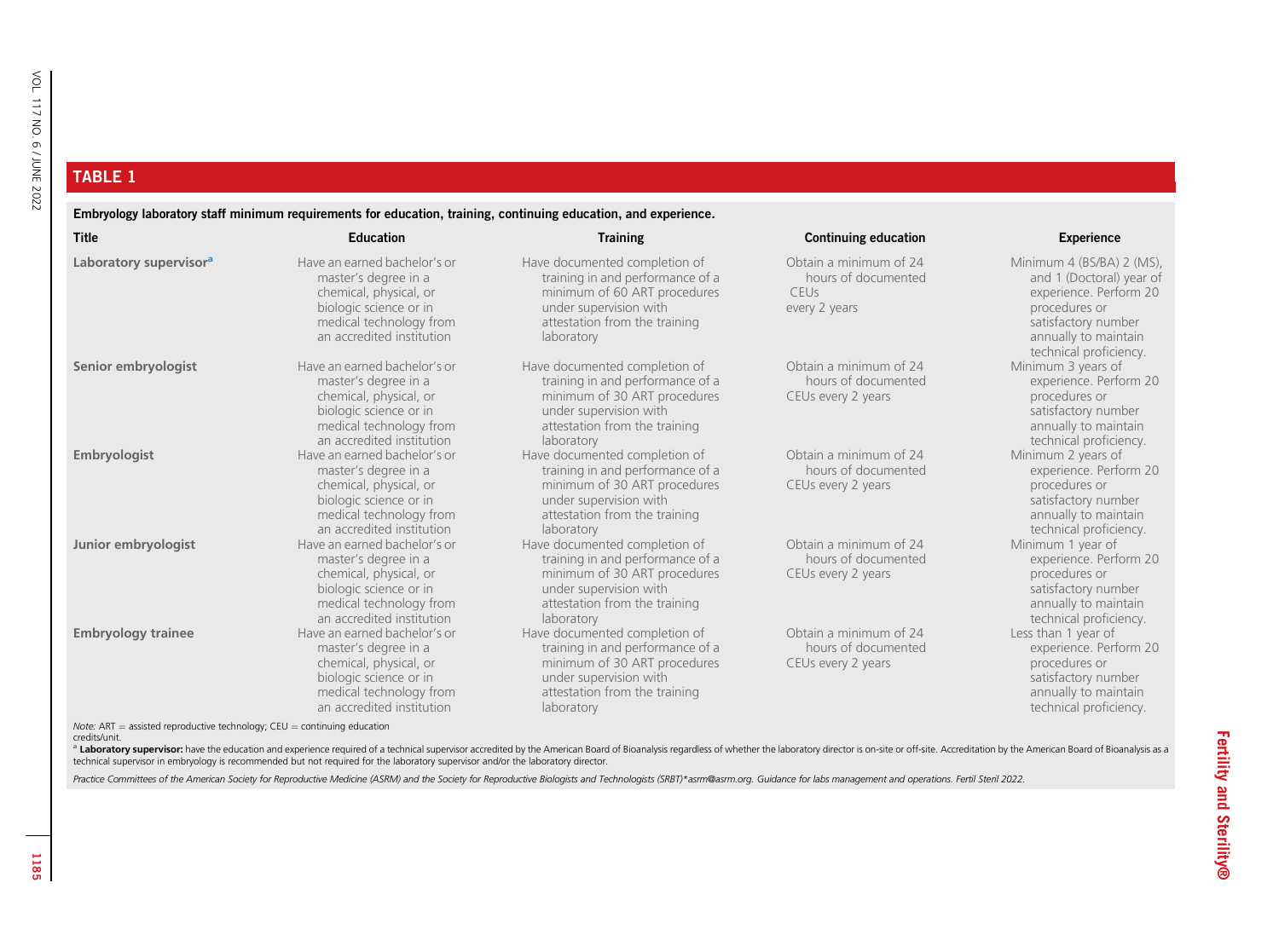#### <span id="page-3-0"></span>TABLE 2 Recommended laboratory staffing based on embryology cycle volume. Number of total cycles Minimum number of embryologists 1–150 2–3 151–300 3–4 301–600 >600 1 additional embryologist per additional 150 cycles Practice Committees of the American Society for Reproductive Medicine (ASRM) and the Society for Reproductive Biologists and Technologists (SRBT)\*asrm@asrm.org. Guidance for labs management and operations. Fertil Steril 2022.

Improvement Amendments (CLIA). The full CLIA regulations and interpretive guidelines are available [\(5](#page-17-4)). The CLIA regulations and guidelines apply to clinical laboratories that perform diagnostic tests on humans and generate reports of test results. Before a clinical laboratory begins operations, they are required by the CMS to apply for a CLIA Certificate of Registration. At present, andrology and endocrine laboratories are considered the reproductive clinical laboratories that fall under the CLIA and state (varies by state) regulations and guidelines. The CLIA regulations do not extend to the embryology laboratory, but fertility clinics that are members of the Society for Assisted Reproductive Technology (SART) must have an embryology laboratory that is accredited by either the College of American Pathologists (CAP) or The Joint Commission (TJC).

If the andrology laboratory provides quantitative semen analysis (SA) or any procedure that includes diagnostic quantitative analysis of sperm concentration (sperm count), the laboratory must satisfy the requirements of and be registered as a high-complexity clinical laboratory as specified in the CLIA regulations [\(5](#page-17-4)). Laboratories or medical practices that limit reporting to the presence or absence of sperm and detection of motility fall beneath the threshold requirement of a high-complexity clinical laboratory. It is important to note that even if only 1 test performed in the laboratory is high complexity, the entire laboratory must be registered and treated as a high-complexity laboratory. Endocrine laboratories typically use automated immunoanalyzers to report serum fertility hormone levels for patients. Due to the automated nature of the analyzer, these laboratories are considered of moderate complexity. Both andrology and endocrine testings are considered nonwaived by the CLIA. Waived testing in CLIA laboratories includes urine pregnancy testing and urinalysis.

Andrology and endocrine laboratories must submit to inspection by individual states' departments of health, which ensure compliance with the CLIA regulations [\(5](#page-17-4)). If laboratories successfully pass inspection, the laboratory will be granted a CLIA Certificate of Compliance. In lieu of inspection by the CLIA, the laboratory may be accredited by an authorized accrediting organization, such as the CAP or TJC. The requirements for accreditation by these organizations is as stringent, if not more so, as those enforced by the CLIA. If the laboratory is accredited by a CLIA-authorized accrediting organization (CAP or TJC), it will have a CLIA Certificate of Accreditation (as opposed to a Certificate of Compliance) as well as the CAP or TJC Certificate of Accreditation. After initial accreditation, clinical testing laboratories must submit to regular biennial inspections by the state's department of health or the laboratory's accrediting organization. These inspections may be announced or unannounced. They include review of the laboratory's quality management and quality assurance programs, as well as all other aspects of preanalytic, analytic, and postanalytic testings. The CMS and CLIA still have ultimate authority over the operations of the laboratory.

Laboratories that are part of a hospital or health system where the parent entity is accredited by TJC are also subject to TJC standards even if the laboratory is already accredited by another accrediting organization, such as the CAP. It is important for the laboratory to work closely with the parent institution to ensure that the laboratory is compliant with the standards of all relevant accrediting organizations.

This document provides overview for setting up and organizing laboratories rather than an exhaustive checklist. Because the CLIA, CAP, and TJC have detailed standards and requirements with which ART laboratories in the United States must comply, laboratories should refer to specific checklists and requirements provided by their accrediting body to achieve and remain in compliance.

# Food and Drug Administration

The US Food and Drug Administration (FDA) is the federal agency with regulatory authority over human cells, tissues, and cellular and tissue-based products (HCTPs). Sperm, oocytes, and embryos used in ART are classified as HCTPs by the FDA, and their use is, thus, regulated by Title 21 of the Code of Federal Regulations (CFR), part 1271 [\(6](#page-17-5)).

The FDA issues specific guidance on subjects such as donor eligibility [\(7](#page-17-6)). Laboratory staff are encouraged to review the guidance and work in coordination with the designated clinical individual overseeing eligibility determination to ensure all donor materials are appropriately handled and distributed. The ASRM also provides guidance based on best practices, ideally evidence-based, on third-party reproduction within various Practice Committee documents ([8,](#page-17-7) [9](#page-17-8)).

Those entities using HCTPs must, within 5 days of beginning operations, register their establishment with the FDA and submit to periodic unannounced inspections of the fertility clinic including the laboratory for which the main focus of the FDA is cryostorage and labeling. The frequency of these inspections is at the discretion of the FDA, but generally, they occur biennially. During inspection, the FDA will review compliance with donor eligibility requirements and ensure that the fertility clinic is following FDA guidance to prevent the spread of infectious disease in the context of third-party reproduction. The FDA has the authority to order immediate cessation of patient care should they deem the quality of care to be sufficiently low that there is an imminent risk to patient safety.

In addition to the FDA, some states may also require fertility clinics to have a tissue bank registration or license. The state tissue bank may oversee activities and services provided, such as donor solicitation, artificial insemination, and all tissues in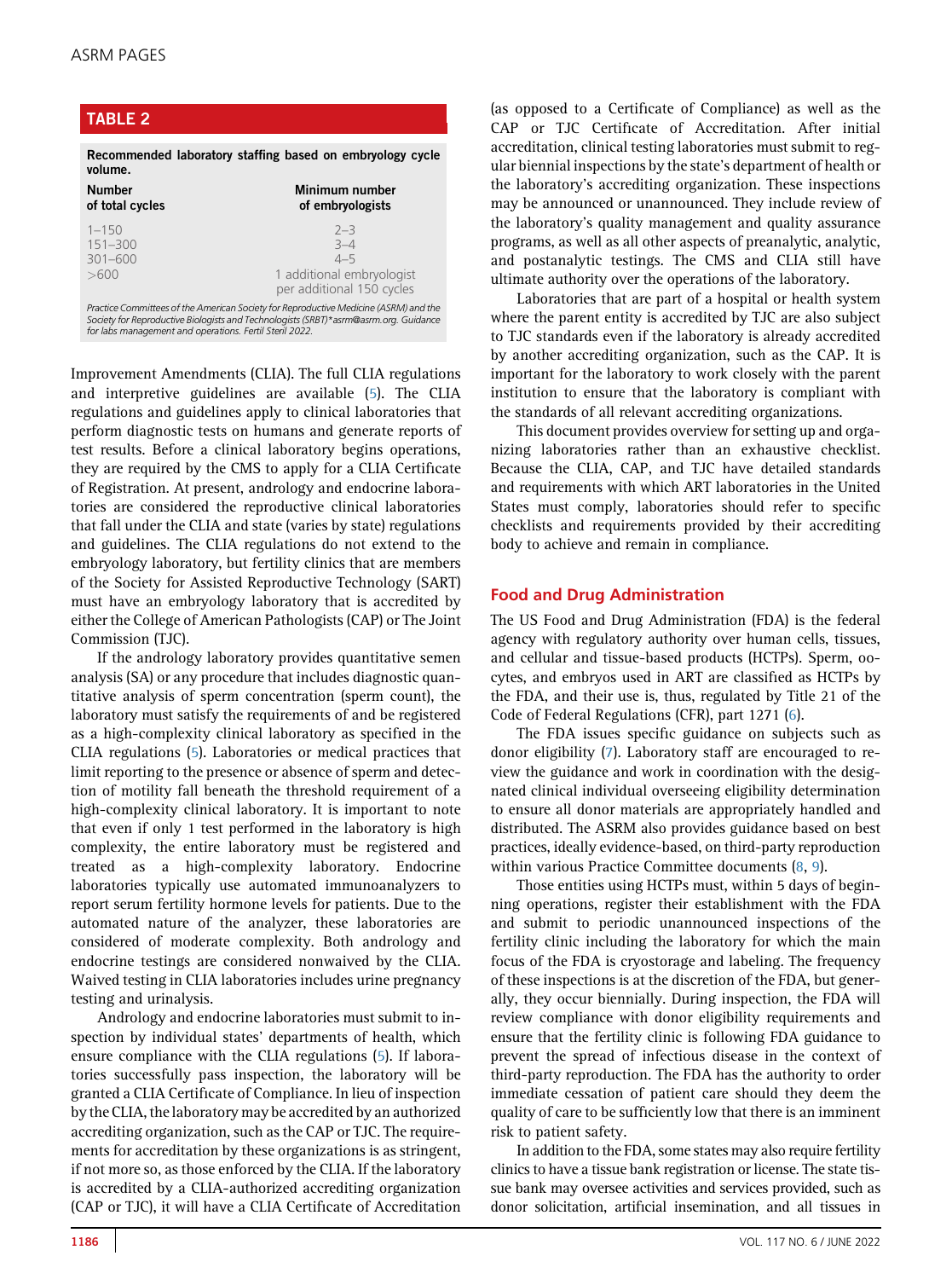cryostorage. Regulations include requirements for facilities that recover, process, store, and/or distribute cells and tissues. Each fertility clinic should confirm with their State Department of Health the existence and scope of a tissue bank license.

Finally, the FDA issues specific guidance periodically on emergent issues, such as testing for Zika virus, West Nile virus, and coronavirus disease 2019 [\(10](#page-17-9), [11\)](#page-17-10).

#### Society for Assisted Reproductive Technology

Membership in the SART is voluntary but is encouraged for fertility clinics. The mission of the SART is to "set up and help maintain the standards for ART in an effort to better serve members and patients'' ([11](#page-17-10)). The SART works with the CDC to analyze ART practice patterns and outcomes to ensure that all clinics operate under the current standard of care. The SART member clinics upload ART outcome data on an annual basis to the SART. The SART then reports those data to the CDC National ART Surveillance System. Clinics who choose not to be SART members must report their outcomes directly to the CDC National ART Surveillance System.

Importantly, fertility clinics that elect to be members of the SART must have an embryology laboratory that is accredited by either the CAP or TJC.

# Quality Management System

A quality management system (QMS) is the framework established to manage and monitor activities related to quality standards to achieve an organizational goal. Quality control, assessment, and improvement are essential parts of the QMS. The QMS must cover all areas of the laboratory and must be reviewed at least annually by the laboratory director for effectiveness. Major organizations providing infrastructure for creating a QMS are the Clinical and Laboratory Standards Institute and the International Standards Organization. Different accrediting agencies will have their own specific elements required in a QMS. The important elements of a QMS system include:

- Meeting applicable regulatory, licensing, and accreditation requirements (CLIA, Occupational Safety and Health Administration, Health Insurance Portability and Accountability Act, and Fire and Building codes).
- Customer service and satisfaction surveys.
- Processes to identify and evaluate errors, incidents, or other problems that may interfere with patient care, frequently achieved through documentation and review in an incident report format.
- At least biennial review of laboratory documents including (but not limited to) policies, procedures, and forms.
- Quality control of all equipment and procedures. This should include daily quality control methods for each test performed and by each technologist performing the test.
- Calibration maintenance of equipment, which includes microscopes, hoods, centrifuges, pipettes, thermometers, and environmental conditions—performed at defined intervals.
- $\bullet$  Assurance of personnel satisfying education and training requirements for the: laboratory director, clinical/technical

consultant(s), technical supervisor(s), general supervisor(s), and testing personnel.

- Measurement of key performance indicators. Establishment, maintenance, and documentation of parameters in the preanalytic, analytic, and postanalytic phases.
- Audits to assure the accuracy and completeness of laboratory reports.

Each fertility clinic should have a policy regarding disclosure of medical errors involving gametes and embryos as soon as they are discovered, such as loss, misdirection, or damage. Disclosure of errors causing no harm or near misses is recommended ([12](#page-17-11)).

#### Proficiency Testing

The CLIA regulations require laboratories to participate in some form of proficiency testing (PT) for every test that they perform on patient specimens at an interval of not less than twice per year. Accrediting agencies may have their own PT requirements for nondiagnostic tests or services such as those provided by the embryology laboratory. Some testing requires participation in an external PT program that compares ones results with those of colleagues, whereas for others, an in-house developed alternative assessment or other method of proficiency may be conducted biannually. For testing in which external PT is required, results are usually reported directly to regulatory accreditation bodies ([13](#page-17-12)). Materials used for PT can be provided by accrediting bodies such as the CAP or by other groups or industries such as the American Association of Bioanalysts (AAB).

The examples of testing that require participation in an external PT program, such as from the CAP or AAB, include sperm count, sperm viability, and endocrine (hormone) assays. The examples of testing that requires a minimum of an alternative assessment (not external PT) include sperm morphology, sperm motility, and all embryology procedures/tests.

#### Laboratory Director Requirements and Duties for On-Site and Off-Site

Laboratory directors are responsible for the overall quality and function of the laboratory. The duties of the laboratory director will be similar for all laboratories, but the requirements may vary depending on the complexity of the laboratory (high vs. moderate). Details are described in the CLIA regulations in 42 CFR 493 and interpretive guidelines as follows: [https://www.ecfr.gov/cgi-bin/textidx?](https://www.ecfr.gov/cgi-bin/textidx?SID=1248e3189da5e5f936e55315402bc38b&node=pt42.5.493&rgn=div5) [SID](https://www.ecfr.gov/cgi-bin/textidx?SID=1248e3189da5e5f936e55315402bc38b&node=pt42.5.493&rgn=div5)=[1248e3189da5e5f936e55315402bc38b&node](https://www.ecfr.gov/cgi-bin/textidx?SID=1248e3189da5e5f936e55315402bc38b&node=pt42.5.493&rgn=div5)=[pt42.5.](https://www.ecfr.gov/cgi-bin/textidx?SID=1248e3189da5e5f936e55315402bc38b&node=pt42.5.493&rgn=div5) [493&rgn](https://www.ecfr.gov/cgi-bin/textidx?SID=1248e3189da5e5f936e55315402bc38b&node=pt42.5.493&rgn=div5)=[div5](https://www.ecfr.gov/cgi-bin/textidx?SID=1248e3189da5e5f936e55315402bc38b&node=pt42.5.493&rgn=div5) ([14\)](#page-17-13) and [https://www.cms.gov/Regulations](https://www.cms.gov/Regulations-and-Guidance/Legislation/CLIA/Interpretive_Guidelines_for_Laboratories.html)[and-Guidance/Legislation/CLIA/Interpretive\\_Guidelines\\_for\\_](https://www.cms.gov/Regulations-and-Guidance/Legislation/CLIA/Interpretive_Guidelines_for_Laboratories.html) [Laboratories.html](https://www.cms.gov/Regulations-and-Guidance/Legislation/CLIA/Interpretive_Guidelines_for_Laboratories.html) ([15](#page-17-14)).

#### **Duties**

The laboratory director duties include the following:

- Ensuring the testing systems provide quality services in all phases of testing (preanalytic, analytic, and postanalytic) and are appropriate for the patient population.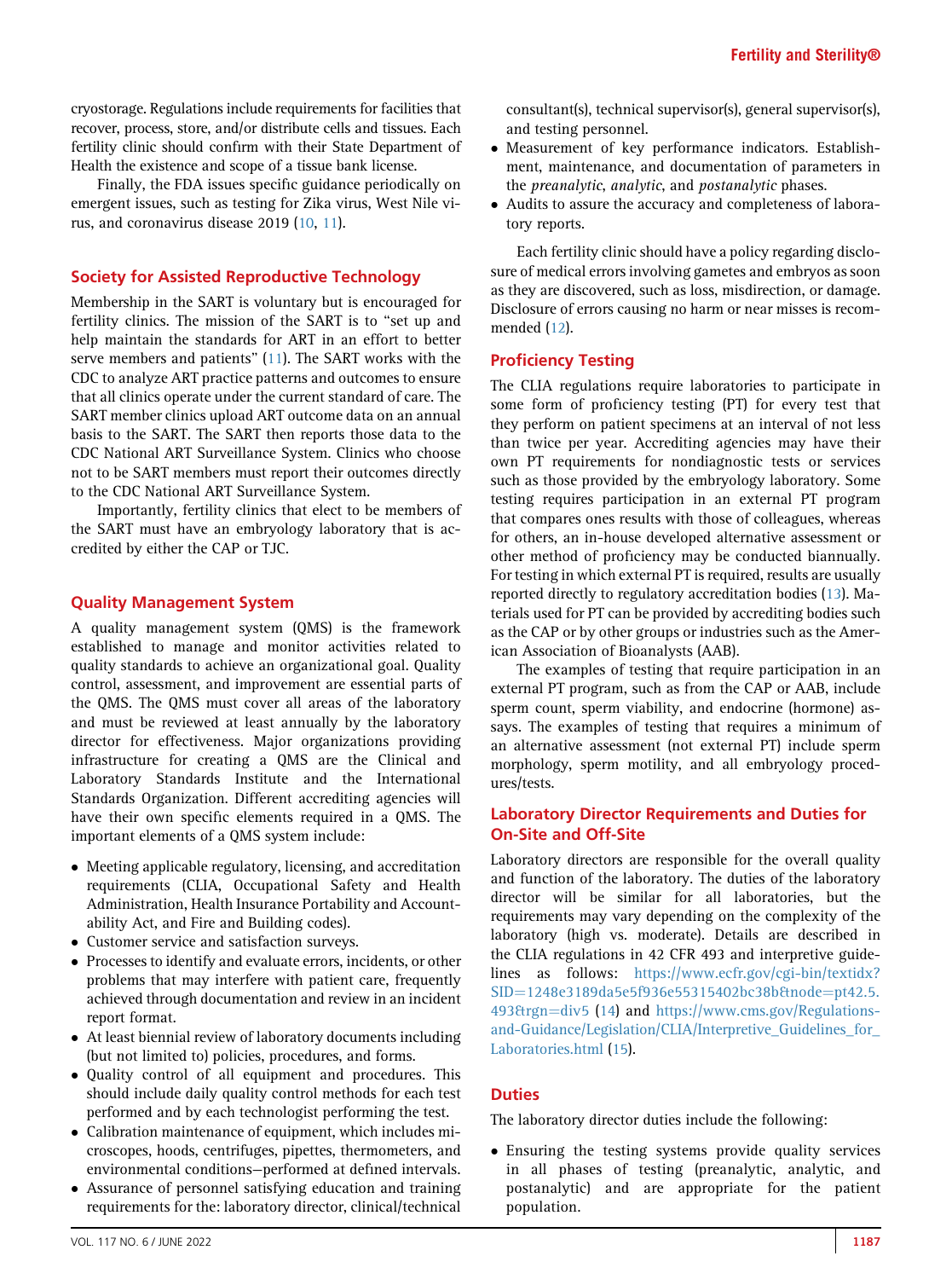- Establishing and maintaining policies and procedures.
- Approving and reviewing test methodologies.
- Ensuring continued standards through quality control, assurance, and improvement.
- Overseeing training and continued competency of personnel.
- Ensuring that the laboratory has the appropriate number of trained staff and each employee's duties are specific in writing.
- Ensuring that a general supervisor (high-complexity testing) is available to provide day-to-day supervision of all testing personnel and reporting of test results as well as provide on-site supervision for specific minimally quality testing personnel when they are performing highcomplexity testing.
- Ensuring that adequate space, equipment, and facilities and resources are available and that the environment for employees is safe from physical, chemical, and biologic hazards and safety and biohazard requirements are followed.
- Ensuring the quality of laboratory reports and turnaround time of testing.

The duties of an on-site or off-site laboratory director are the same, and each must be available for consultations (inperson, telephone, or electronic) as needed by the laboratory and referring clinicians. Off-site directors must visit the laboratory frequently to monitor the function and quality of the laboratory at minimum 4 times a year (the CAP). For any regulatory surveys for accreditation, certification, or licensure, the laboratory director must be present and on-site to ensure immediate access by the surveyor(s). Laboratory directors may direct no more than 5 laboratories performing nonwaived testing (5 CLIA certificates) and no more than 5 embryology laboratories (non-CLIA). Because the off-site laboratory director is responsible for the operation and performance of the laboratory and staff, meaningful visits to enable observation and evaluation of services and patient care at an appropriate frequency are required.

# **Requirements**

The requirements for education and experience for a laboratory director will vary whether the laboratory is high complexity or moderate complexity and whether the laboratory includes embryology. Additionally, some states, such as New York, New Jersey, Florida, and California, have specific requirements for the laboratory director, and ART laboratories are encouraged to check for any state-specific requirements. These requirements may also vary by accrediting agency.

# Moderate-Complexity Laboratory Director

A moderate-complexity laboratory director must possess a current license as a laboratory director issued by the state in which the laboratory is located, if such licensing is required AND

The laboratory director must be a Medical Doctor (MD) or Doctor of Osteopathy (DO) with a current medical license in the state of the laboratory location and be board certified in anatomic and/or clinical pathology

OR

An MD, DO, Doctor of Podiatric Medicine (DPM) with a current medical license in the state of the laboratory location and laboratory training/experience consisting of the following:

- One-year experience as a director or supervising nonwaived tests OR
- Twenty Continuing Medical Education credit hours inlaboratory practice commensurate with director responsibilities OR
- Equivalent laboratory training (20 Continuing Medical Education credit hours) during medical residency OR
- A doctoral degree (Doctor of Philosophy [PhD]) in chemical, physical, biologic, or clinical laboratory sciences from an accredited institution with board certification OR 1 year's experience directing or supervising nonwaived testing.

\* While the CLIA permits non-physician or non-doctoral degree candidates to serve as the director of a moderatecomplexity laboratory, the CAP does not.

\*\*If the laboratory has an annual test volume of >500,000, the director must be qualified as a highcomplexity clinical laboratory director (HCLD), even if only moderate-complexity testing is performed.

# High-Complexity Clinical Laboratory Director (for ART Laboratories)

An HCLD must have a doctoral degree (PhD) in a chemical, physical, or biologic science or a medical degree (MD or DO) from an accredited educational institution OR have qualified as a laboratory director before July 20, 1999.

The laboratory director must have the following: specific training and expertise in biochemistry, cell biology, and the physiology of reproduction and experience in experimental design, data management, and statistical analysis and knowledge of and experience with the full array of assisted reproductive techniques, including but not limited to, culture medium design, gamete and embryo culture, cryopreservation, vitrification, experience in micromanipulation including assisted hatching (AH), intracytoplasmic sperm injection (ICSI), embryo and blastocyst biopsy, and biopsy preparation for genetic testing.

As of January 1, 2006, a laboratory director must have earned certification as an HCLD or embryology laboratory director from the American Board of Bioanalysis (ABB).

Two years of documented relevant experience in a clinic performing in vitro fertilization (IVF) and ART is required, including the following:

- Cell and tissue culture and aseptic techniques.
- Clinical andrology including diagnostic SA and semen processing and preparation of sperm for treatment.
- Completion of a minimum of 60 ART procedures under supervision, defined as a combination of egg retrievals from follicular aspirates, insemination, assessment of fertilization, assessment of embryo stage of development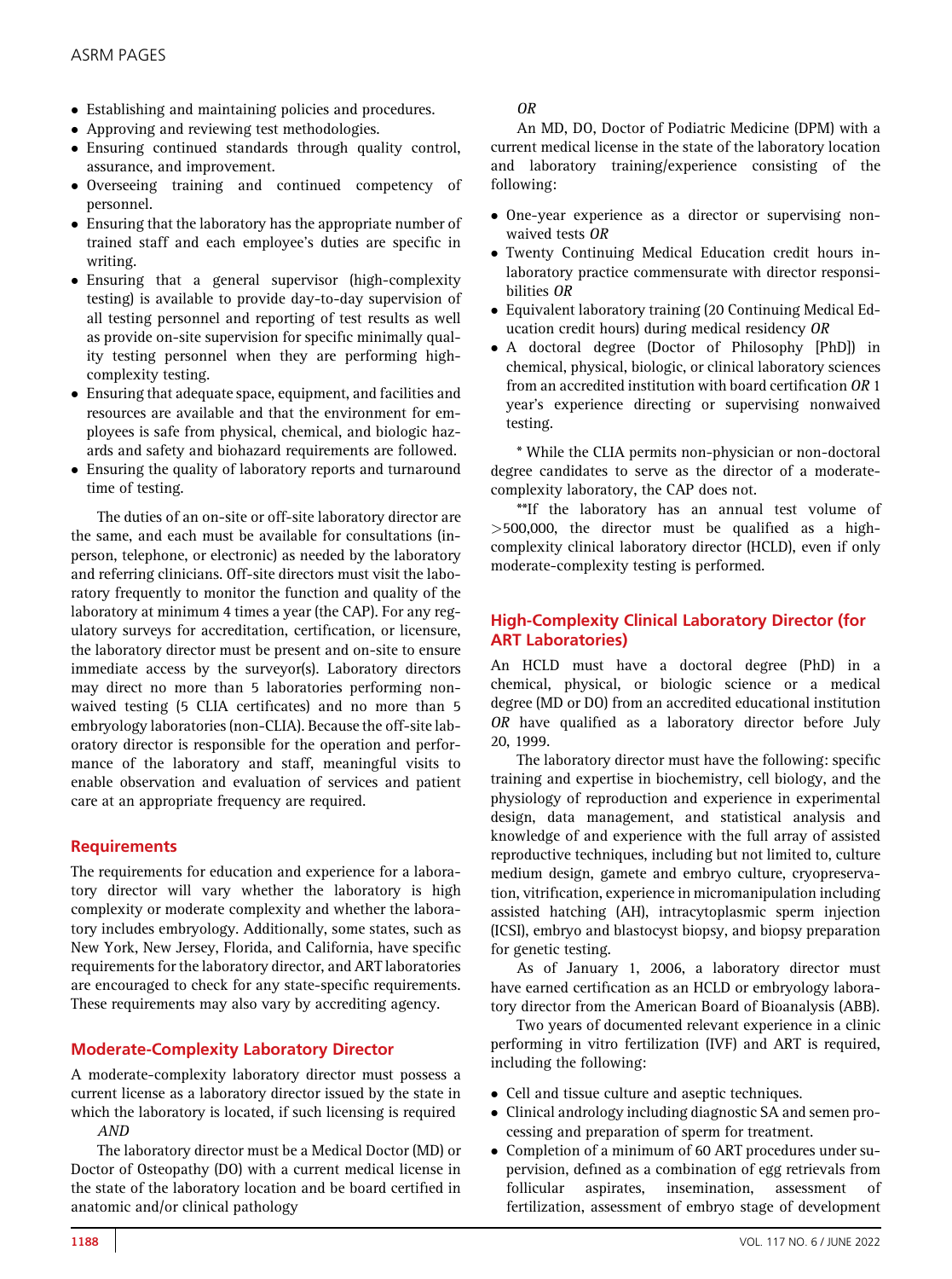and morphology, and preparation of embryos for and performance of embryo transfer (ET), with attestation of satisfactory performance by the director of the laboratory in which training was obtained.

- Demonstration of technical competence in the performance of specific ART procedures as measured by the accepted metrics of the clinic in which training was obtained.

It is recommended but not required that MD and PhD embryology laboratory directors hold the embryology subspecialty certification (technical supervisor, ABB) or equivalent to direct a CAP- or TJC-accredited, SART-reporting embryology laboratory.

#### Clinical/Technical Consultant

Laboratories that are high complexity require a clinical consultant (CC). The CC must be an MD, DO, DPM with a current medical license in the state of the laboratory location or a doctoral scientist certified by a Health and Human Servicesapproved board. The CC should be available to provide clinical consultation to the laboratory's clients and ensure appropriate tests are ordered to meet clinical expectations.

Moderate-complexity laboratories only require a technical consultant if the laboratory director is not qualified as an HCLD. The technical consultant must be an MD, DO, DPM with a current medical license in the state of the laboratory location that is certified in clinical or anatomic pathology or has at least 1 year of experience or training in nonwaived testing. Alternatively, the technical consultant can have a doctoral or master's degree in chemical biologic, physical, or clinical laboratory science with at least 1 year of experience or training in nonwaived testing or a bachelor's degree in chemical biologic, physical, or clinical laboratory science or medical technology with at least 2 years of experience or training in nonwaived testing.

#### Document Control System

Document control refers to a system to ensure only current policies, procedures, and forms are in use and that there are records of approval and review by the laboratory director and records of discontinuance of retired documents are in place. This is frequently accomplished through a control log of all policies, procedures, and forms with the location of each. There should be a defined process and records indicating all personnel are knowledgeable about policies and procedures.

## Employee Competency and Employee Development

Employees must be evaluated for competency after 6 months of employment in the first year and then annually thereafter. Additionally, competency must be assessed before patient testing and reporting results when new methods or instruments are put into place. The competency evaluation should encompass all aspects of the job description and evaluate the individual in all phases of the testing procedure, preanalytic, analytic, and postanalytic phases, and should be determined via observation of sample handling. Several elements of competency assessment are performed throughout the

year and can be recorded. The elements of competency include the following:

- Direct observation of routine test performance, including patient identification and preparation, and specimen collection, handling, processing, and testing
- Monitoring the recording and reporting of test results including, as applicable, reporting critical results
- Review of intermediate test results or worksheets, quality control records, PT results, and preventative maintenance records
- Direct observation of performance of instrument maintenance and function checks
- Assessment of test performance through testing previously analyzed specimens, internal blind testing samples, or external PT samples
- Evaluation of problem-solving skills

Those individuals who hold a specific license or qualification, such as HCLD (ABB), technical supervisor (ABB), embryology laboratory scientist (AAB), and/or andrology laboratory scientist (AAB), must complete the required number of hours of accredited continuing education to maintain their qualification.

# Universal and Standard Precautions and Laboratory Sanitation

Universal precautions are an approach to infection control that treats all human blood and certain body fluids as if they may be infectious. Universal precautions should be used at all times when handling all samples. Details are described in the Bloodborne Pathogen Standard 29 CFR 1910.1030(d) [\(1\)](#page-17-0) ([16](#page-17-15)).

The samples encountered in ART laboratories that carry the risk of disease transmission include semen, blood, and follicular fluid. Serum from patients with semen, oocytes, or embryos destined to be cryopreserved should be tested for infectious diseases before cryopreservation. Sanitation of the work area and equipment using an approved disinfectant should occur any time that there is a spill and at the end of every shift.

Laboratories may handle gametes from virus-positive patients. Patients who are positive for blood-borne viruses, such as human immunodeficiency virus or hepatitis B or hepatitis C virus, may seek fertility care, and laboratories should have policies and procedures for safe handling of oocytes and semen and sanitation of the laboratory. Guidance for establishing policies and procedures has been published [\(17\)](#page-17-16). Aerosolized viruses, such as severe acute respiratory syndrome coronavirus 2, may be transmitted between patients, staff, and samples. Augmented sanitation protocols and risk mitigation strategies should be established as part of each clinic's safety program [\(18\)](#page-17-17).

# Laboratory Safety

In addition to the Bloodborne Pathogen plan described earlier, laboratories must maintain a chemical hygiene plan to protect laboratory workers from hazardous chemicals. Details are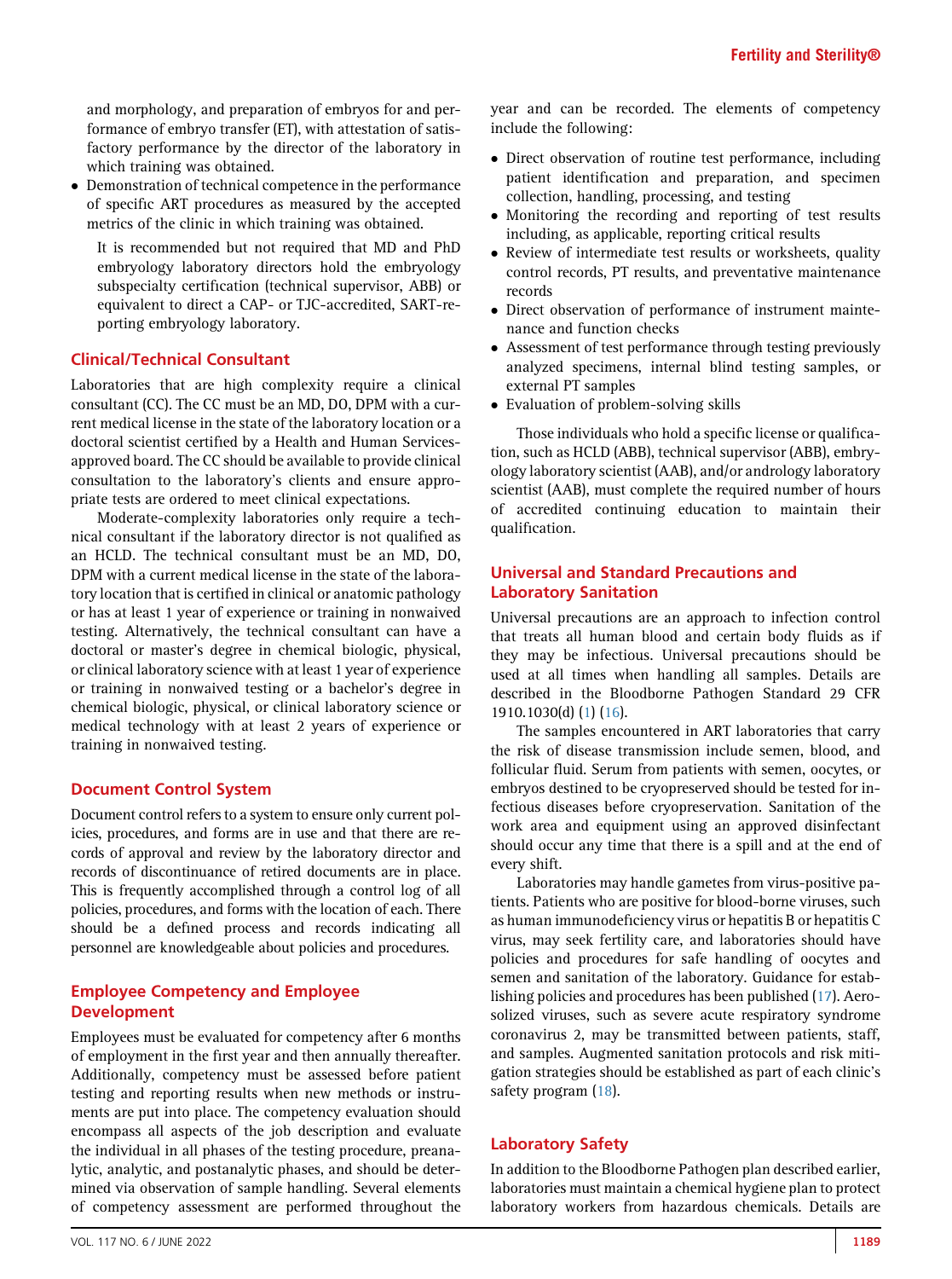described in the Occupational Safety and Health Administration 29 CFR1910.1450 [\(19,](#page-17-18) [20\)](#page-17-19).

Notable details include maintaining policies and procedures for safety and ensuring that all personnel are trained and reviewing safety procedures annually, written policies and procedures for reporting laboratory accidents, a mechanism for the safe handling and disposal of biohazardous waste material in the laboratory, properly maintaining equipment to avoid possible injury, appropriate personal protective equipment, and correct storage and disposal of chemicals and reagents in accordance to the manufacturer's recommendations and/or local regulations.

#### Disaster Preparedness Plan

Every ART laboratory needs to maintain an up-to-date disaster preparedness or emergency plan [\(21](#page-17-20)). The scope of the plan may vary based on the laboratory's activities. Laboratory priorities should be considered ahead of time to reduce the decision-making burden during an emergency. Consideration should be given to coordinating the plan with others in the same hospital system (where applicable), or other tenants within the same building, and local first responders. Andrology and embryology laboratories need to have an exit strategy that includes a logical way to rescue storage tanks containing cryopreserved specimens, as well as backup and contingency plans for specimens in culture and cryopreserved specimens in the case of extended power outages or shortage of supplies. Resources are available at [www.Redcross.org,](http://www.Redcross.org) [www.](http://www.disasterassistance.gov) [disasterassistance.gov](http://www.disasterassistance.gov), and state agencies. Disaster preparedness plans should routinely be evaluated to identify gaps.

#### Patient Reports

The laboratory should have a written record of each diagnostic test or IVF cycle that details the testing/procedures that were ordered and completed. These records can be either paper based or based in an electronic record. In each case, there should be adequate backup procedures, and the records themselves should be easily retrievable. Each clinic/laboratory should have a policy specifying the amount of time they intend to retain these patient reports and records.

As a part of the American Recovery and Reinvestment Act, all public and private healthcare providers and other eligible professionals were required to adopt and demonstrate the ''meaningful use'' of electronic health records/electronic medical records (EHRs/EMRs) by January 1, 2014, to maintain their existing Medicaid and Medicare reimbursement levels. The EHRs/EMRs have been shown to improve quality, safety, and efficiency and reduce health disparities as well as maintain privacy and security of patient health information.

# EMBRYOLOGY LABORATORY GUIDANCE Definition of Service

Embryology laboratories provide safe and effective IVF procedures to requesting physicians with trained staff (embryologists). Basic procedures provided by embryology laboratories are the identification of surgically retrieved oocytes, fertilization of oocytes, culture, transfer, and cryopreservation of embryos. Several laboratories also provide additional services

such as oocyte cryopreservation, embryo biopsy for preimplantation genetic testing (PGT), and the ability to use fresh or frozen donor gametes or embryos.

# Laboratory Space and Design

Embryology laboratories are highly specialized and sensitive areas that require thoughtful design and layout [\(22\)](#page-17-21). The size of the laboratory will vary by IVF volume. General considerations for all embryology laboratories are the following:

- Use of low volatile organic compound paint and construction materials.
- Floors, counters, and walls that can be easily cleaned and disinfected and the use of solid ceilings (no drop-down tiles).
- Sufficient electrical outlets and outlets that are tied to a backup power source (generator).
- Dedicated clean air into the laboratory, with consideration given to high-efficiency particulate absorbing filters, carbon, and permanganate filters to limit particles, volatile organic compounds, and inorganic air pollutants.
- Positive air pressure inside the laboratory, relative to the procedure room and any other adjacent rooms.
- Use of incandescent lights with the ability to dim and no fluorescent or bright lights.
- An adjacent procedure room for oocyte retrieval and ET, preferably with a pass-through window for materials.
- An adjacent or nearby room for gas tanks and liquid nitrogen tanks. The tanks should not be stored inside the laboratory.
- Sufficient gas line hookups inside the laboratory for incubators and for antivibration tables as needed, with a backup system in place.
- The ability to limit access through badge readers or similar method.

#### Instrumentation

Embryology laboratories require a wide array of specialized equipment. At a minimum, these would include the following:

- Incubators: either ''benchtop'' style (humidified or nonhumidified) or traditional ''big-box'' water or air jacketed incubators. In addition to supplying  $CO<sub>2</sub>$  to enable an appropriate pH for embryo culture, incubators should provide low  $0<sub>2</sub>$  concentration through the use of a premixed gas or nitrogen gas input. A sufficient number of incubators should be available to limit door openings and provide enough space in the event of downtime or maintenance of an incubator.
- Warming ovens: nongassed warming ovens are typically needed to warm media or materials that do not require equilibration with  $CO<sub>2</sub>$ .
- Heated stages and warm blocks: heated stages should be available for any surface that would hold embryo culture dishes and/or micromanipulation dishes. This may include microscope stages, stages inside workstations, or stand-alone warming stages. Warm blocks should be available to hold media or tubes containing fluid and oocytes from oocyte retrieval procedures.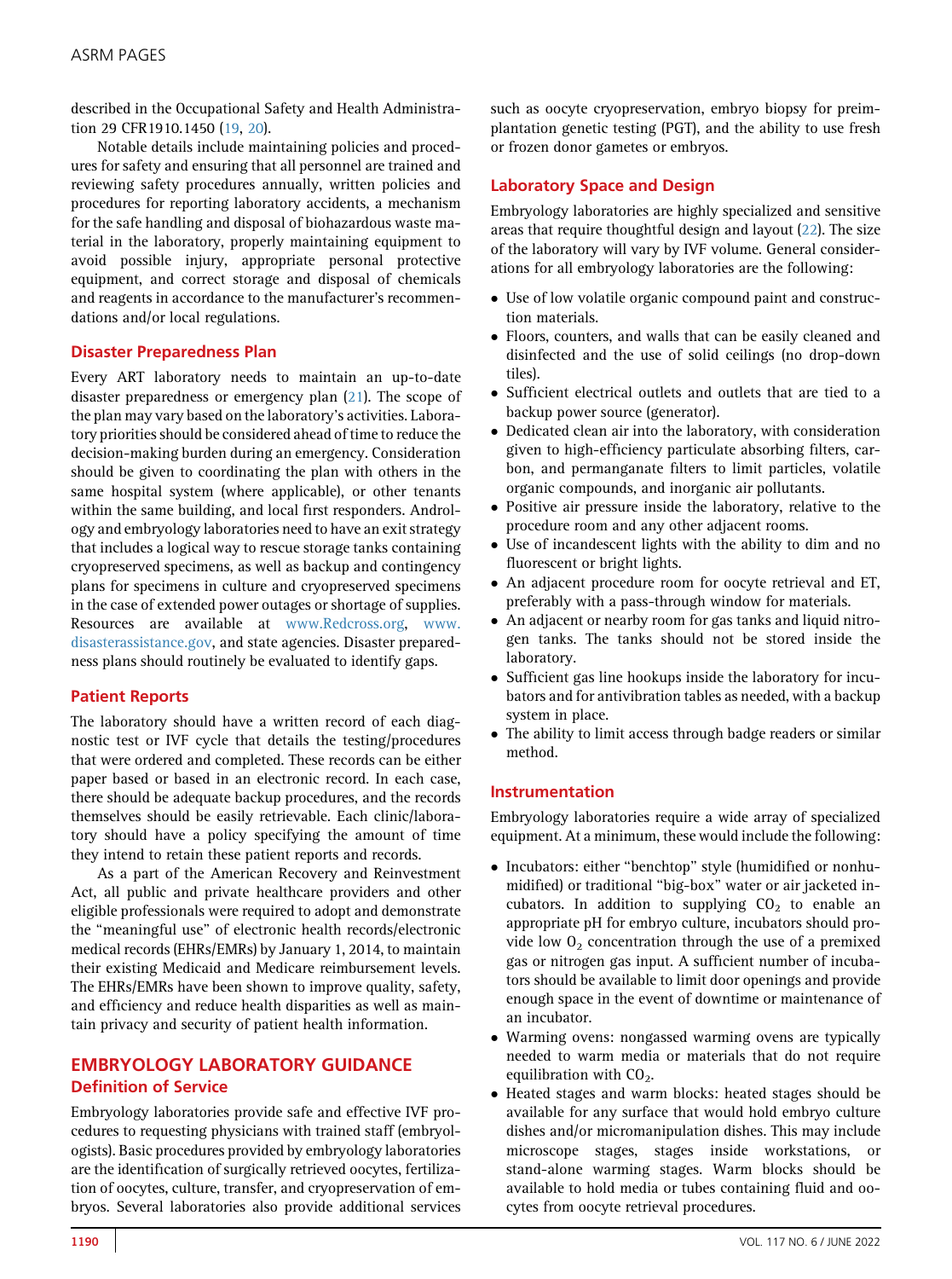- Microscopes: stereo or dissecting microscopes for moving oocytes and embryos between dishes, retrieval of oocytes, and vitrification and warming procedures should be available. Some may require heated surfaces, and some may be used at room temperature depending on the vitrification and warming protocol. It is useful to have the ability to provide both. Light microscopes with phase contrast and brightfield optics should be available if sperm preparation or morphology is performed within the embryology laboratory. Inverted microscopes should be equipped with Hoffman modulation contrast, differential interference contrast, or similar for micromanipulation procedures such as ICSI, AH, and embryo biopsy and for embryo grading at high resolution. Inverted microscopes should also be equipped with a micromanipulation system for ICSI, AH, and embryo biopsy, as well as a laser objective for AH, blastocoel collapse, and embryo biopsy. It is recommended that inverted microscopes used for micromanipulation procedures be placed on antivibration tables.
- Refrigerators and freezers: both a refrigerator and freezer should be available in the embryology laboratory to hold media and other temperature-dependent supplies with an independent monitoring system. Typically, a  $-20$  °C freezer is sufficient, and a  $-80$  °C freezer may only be needed for laboratories performing a significant amount of research.
- Workstations and/or laminar flow hoods for media preparation and during certain procedures such as ET.
- Some laboratories may use ''isolette'' style workstations that provide a gassed and heated environment for shortterm embryo manipulation outside the incubator.
- Liquid nitrogen supply and tanks: a supply line of liquid nitrogen should be available within the laboratory, along with adequate number of dewars and liquid nitrogen storage tanks and an  $O_2$  monitoring system.
- $\bullet$  Real-time monitoring and alarm system connected to equipment and cryotanks: to monitor equipment in normal operational range and alarm laboratory personnel when out-of-range or deviation has been detected.

#### Supplies and Reagents

Embryo culture media are available commercially from a variety of vendors. Similarly, disposable materials manufactured specifically for ART laboratories are typically available and are preferred. These generally come with data from a relevant bioassay, such as a mouse embryo assay, that demonstrate efficacy or sperm survival assay. Any materials or media that do not come with appropriate bioassay must be tested with an appropriate bioassay in-house before using the materials. It is also recommended to verify that the pH of any new lot of culture media falls within the laboratory's defined limits before use. If the media or protein supplements are modified or prepared in-house, records should indicate they were tested.

#### Environmental Daily Quality Control

Quality control can be determined by comparing a set of inherent characteristics against a set of requirements or

VOL. 117 NO. 6 / JUNE 2022 2001 12:00 12:00 12:00 12:00 12:00 12:00 12:00 12:00 12:00 12:00 12:00 12:00 12:00 1

acceptable limits. Daily quality control performed in the embryology laboratory should include the following:

- Incubator gas concentrations
- Gas supply, including line pressure and gas tank consumption
- Incubator temperature
- Refrigerator and freezer temperatures
- Temperatures of all heated surfaces
- Room temperature and humidity
- Laser alignment
- Liquid nitrogen tanks

In addition to the standard daily quality control (QC) checks, the following should be performed in an embryology laboratory as part of the overall QC program:

- All new protocols should be validated by parallel testing (when possible, before clinical implementation). Protocol documentation should include a description of the assay, standards, controls, calibration, accuracy, precision, and tolerance limits where applicable.
- Equipment should be maintained and calibrated on a regular basis (daily, weekly, monthly, and yearly). This includes a record of instrument calibration; functional checks of equipment, when possible; evidence of an active review of records; and documentation of corrective action taken when instruments malfunction.
- All reagents, media, and chemicals should have expiration dates recorded, and lot number if applicable, as suggested by the manufacturers. All outdated materials should be discarded in an appropriate manner.

# Embryology Laboratory Staffing

[Table 1](#page-2-0) summarizes the minimum embryology laboratory staff requirements for education, training, continuing education, and experience.

## Embryology Laboratory Supervisor: Definition and Duties

The laboratory supervisor provides oversight of the daily operations of the laboratory. Working closely with the laboratory director and with responsibilities authorized in writing by the laboratory director, the supervisor may oversee staff training and efforts for continual technical improvement and delegate operational tasks such as instrument maintenance, inventory management, correspondence with patients about their cryopreserved samples, and maintenance of laboratory records and documents. The supervisor is an onsite resource for the laboratory personnel for technical questions and assistance, as well as to the clinical and administrative staff in the center. The laboratory director may also fulfill the role of laboratory supervisor. In fertility centers where the laboratory director is also the medical director or where the laboratory director is off-site, there must be a designated full-time on-site laboratory supervisor. An embryology laboratory supervisor should have no less than 4 years of experience as an embryologist.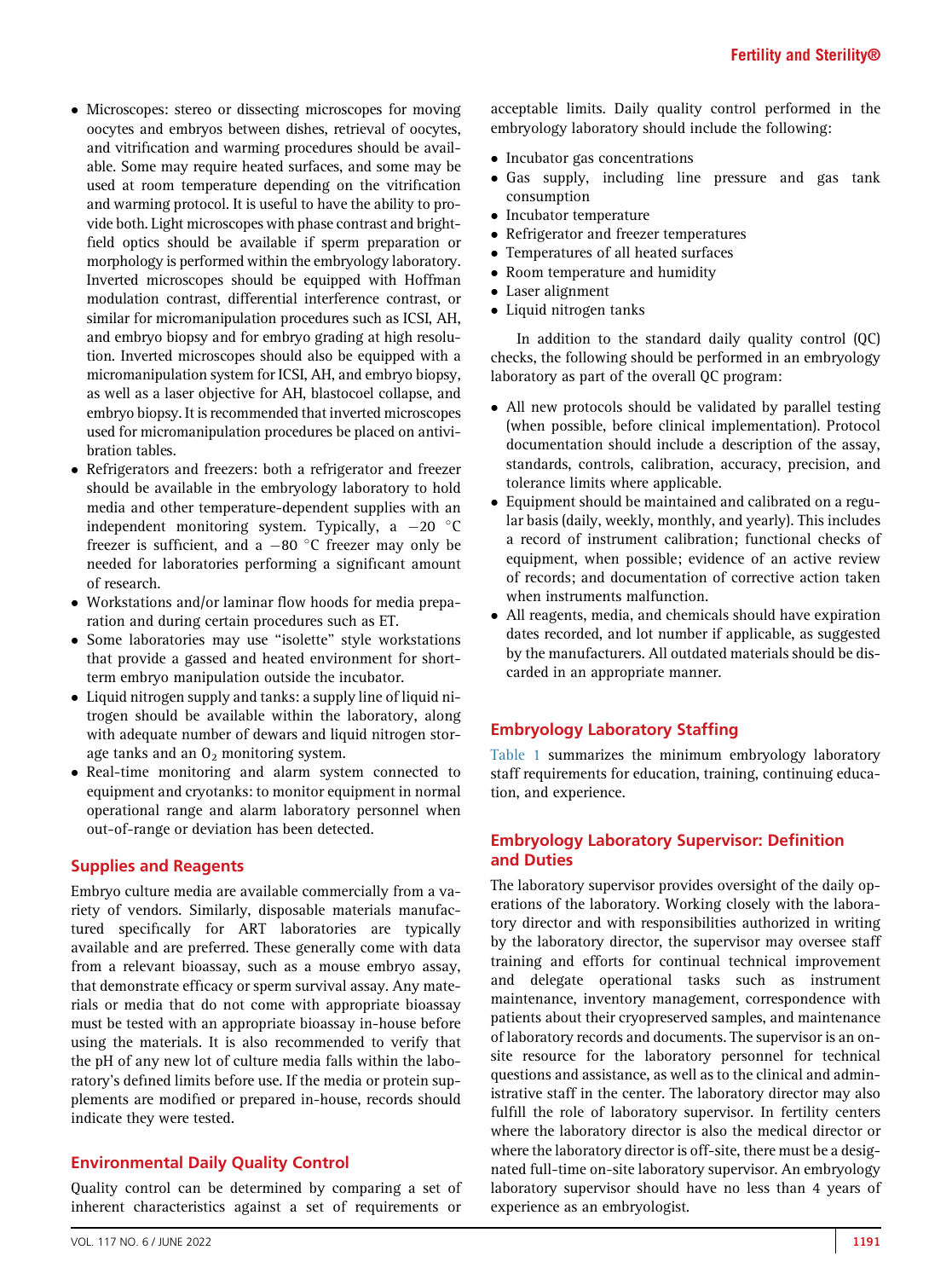# Senior Embryologist and Embryologist: Definition and Duties

The senior embryologist performs all, and the embryologist performs some or all, of the array of ART procedures for which training has been provided under the supervision of the laboratory director or supervisor, as well as any other tasks assigned to maintain and operate the embryology laboratory. An educational background or technical experience in cell and tissue culture and the reproductive biology of mammalian systems are desirable. Acquisition of skill in clinical embryology will be obtained through a documented training program administered by the embryology laboratory. A senior embryologist has no less than 3 years of experience, and an embryologist has no less than 2 years of experience, as an embryologist.

# Junior Embryologist and Embryology Trainee

Junior embryologists and embryology trainees perform some of the array of ART procedures for which training has been provided under the supervision of the laboratory director or supervisor, as well as any other tasks assigned to maintain and operate the embryology laboratory. An educational background or technical experience in cell and tissue culture and the reproductive biology of mammalian systems is desirable. Acquisition of skill in clinical embryology will be obtained through a documented training program administered by the embryology laboratory. A junior embryologist has no less than 1 year of experience as an embryologist. An embryology trainee has <1 year of experience as an embryologist.

# Embryology Training

All embryologists, in their uniquely sensitive management of patients' gametes, embryos, and reproductive tissues, play a central role in patient care. Technical training and acquisition of competency must be achieved through a well-organized, structured plan with appropriate metrics by which to set measurable goals and timelines. As a first step of the training process, the trainee must review the procedure and quality assurance (QA) manual and have all questions answered to his/her satisfaction by the laboratory director or supervisor. New employees must sign manuals after reviewing them. Throughout the training process, the trainee must observe all procedures numerous times before actually performing the task independently. Following observation sessions, trainees will perform certain tasks while being observed by a supervisor (e.g., preparation of culture medium) and participate in ART cases performed by the trainer (e.g., scan a few dishes during oocyte retrieval and strip 1–2 eggs for fertilization check and ICSI).

For procedures that require analytic steps (sperm count, morphology assessment, motility assessment, and embryo and oocyte grading), parallel readings will be performed until consistent readings within the tolerance range are achieved. Training checklists outline the average number of required training sessions. However, these numbers may be individually altered (increased or decreased) at the discretion of the trainer depending on the new employee skills, performance, and prior ART experience. Generally, the new employee will be cleared to perform most tasks independently after approximately 3–9 months of the training period. Some procedures (e.g., ICSI) may require a significantly longer training period. If the practice attempts are not successful, repeated steps may be necessary. After the initial 6 months of training, the laboratory director will review all training records as well as directly observe the trainee and at this point will decide if the trainee has acceptable skills to continue with training in embryology.

# Recommended Laboratory Staffing Based on Cycle Volume

The complexity and time requirements for contemporary ART laboratory activities has increased compared with traditional IVF cycle requirements. A traditional IVF cycle typically required roughly 9 personnel hours, but a contemporary cycle can require up to 20 hours for completion [\(23](#page-17-22)). The increased use of PGT and embryo/oocyte vitrification and warming has driven this added complexity and time, and the number of embryologists, not including the laboratory director, required for safe and efficient operation of the ART laboratory has, therefore, increased. Proper scheduling of cycles is required to ensure appropriate staffing levels. The main reasons for ensuring adequate laboratory staffing include avoidance of staff burnout, avoidance of mental errors or shortcuts due to overwork, coverage during emergencies and disasters, and appropriate responses to alarms, which can occur at any time, day or night. Assisted reproductive technology laboratories are encouraged to consider laboratory assistants to support their embryologists in completing tasks that are important and time-consuming but do not require specific training. These tasks include paperwork completion and filing, documentation and scanning into the patient chart, and embryo shipments to and from other laboratories. Embryologists may prepare sperm samples for therapeutic use in an IVF cycle, but embryologists do not routinely perform diagnostic andrology or endocrine laboratory services. Laboratory director, assistants, andrologists, and endocrine technologists are not included in the embryology staffing levels recommended in [Table 2.](#page-3-0)

[Table 2](#page-3-0) is an update of the recommended staffing according to total cycle volume ([1\)](#page-17-0). According to the SART, an oocyte retrieval cycle and a frozen-thawed ET are considered 2 different cycles.

# Patient Identification and Traceability

Each laboratory should have in place a protocol to ensure the positive identification of specimens at each manipulation step in the laboratory's established procedure protocols. Positive identification of the patient and/or specimen should be verified by at least 2 qualified witnesses. Only staff members who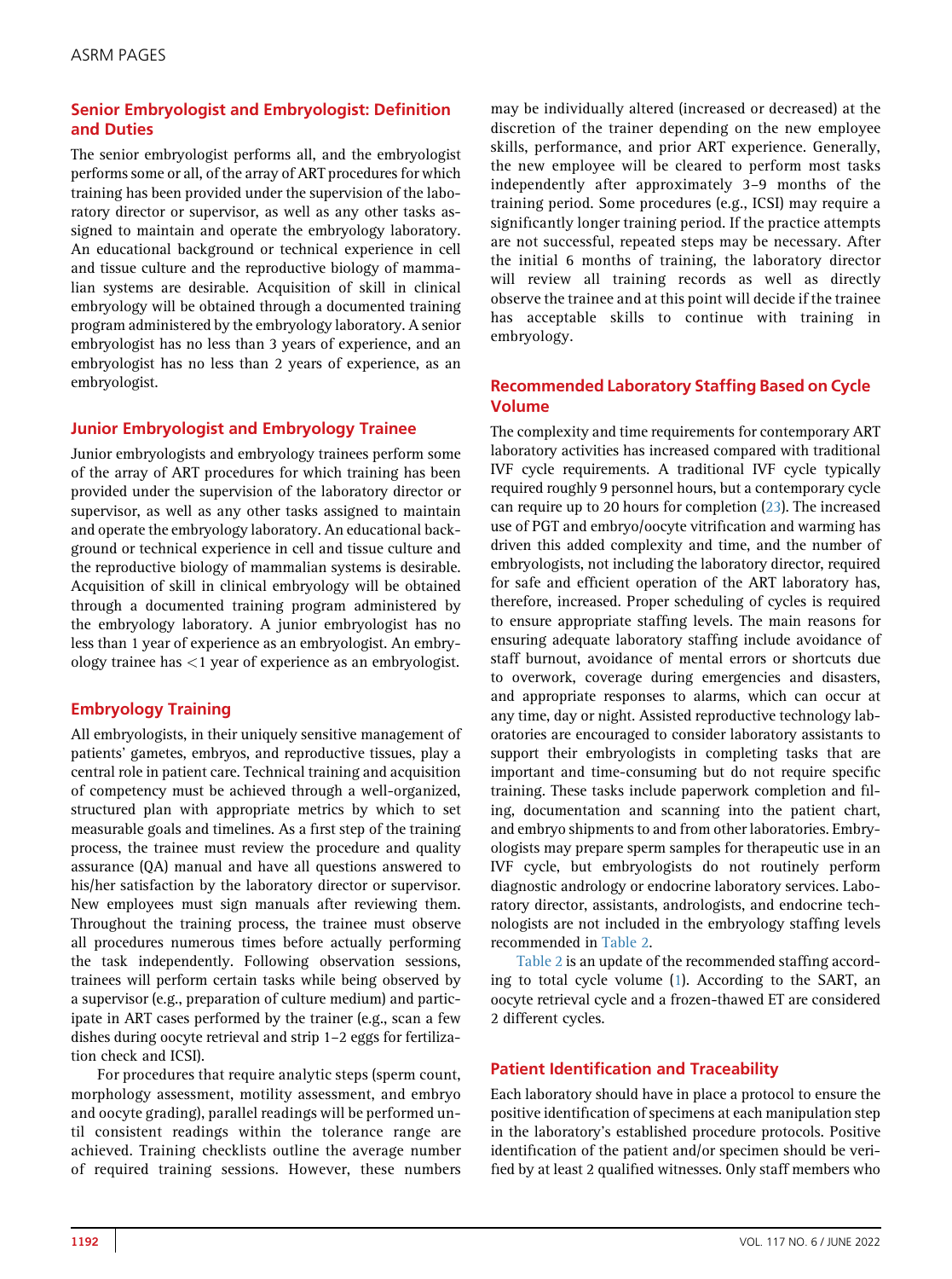have been thoroughly trained in aspects of specimen hand-off and in the basic laboratory protocols for specimen handling are qualified to serve as witnesses for such tasks. Depending on the staffing level in the laboratory and the established workflow, an electronic witnessing system may be appropriate for serving the purpose of witnessing key manipulation events. The laboratory director is responsible for assessing staffing needs and determining the best system for specimen tracking.

All planned embryology procedures for a specific patient should be clearly ordered in writing by a physician and provided to the laboratory in advance of the IVF cycle. If the laboratory staff believe the plan should be amended, changes to the orders should be approved and clearly documented by the physician to ensure clear communication and responsibility.

Detailed protocols for oocyte retrieval, sperm preparation, conventional insemination and ICSI, fertilization check, embryo culture and development, incubation, embryo grading, ET, AH, embryo biopsy, embryo cryopreservation and warming, embryo/oocyte cryostorage, and shipping of cryopreserved tissues are described elsewhere and are customized and validated by each embryology laboratory. General principles and overviews are presented here.

## Oocyte Retrieval

During all embryology procedures, sterile technique should be used, and an appropriate pH should be accomplished using either a gassed chamber or media buffered to maintain appropriate pH in room air or performing the procedure in a timely manner in media overlaid with oil. Before beginning the oocyte retrieval, a time-out is called, and the following are recorded: patient's 2 identifiers (typically name and date of birth) and planned procedure. Searching of follicular aspirates for oocytes should be performed in an area that has appropriate communication and proximity to the oocyte retrieval area.

#### Sperm Preparation

Preparation of sperm for oocyte insemination should be performed using sterile technique and universal precautions. If donor sperm is to be used for insemination, the FDA guidelines described in 21CFR part 1271 and described elsewhere in this guidance should be followed. Acceptable criteria for sperm samples to be used for conventional IVF or ICSI should be defined and may include, but are not limited to, concentration, motility, morphology, forward progression, and/or frozen-thawed sperm.

# Conventional IVF and ICSI

Defined criteria should be established for which patients may use conventional insemination/IVF or which patients require ICSI. Intracytoplasmic sperm injection should only be performed by trained embryologists. Written protocols defining training requirements before performing ICSI, including acceptable levels of performance for the laboratory and for individual embryologists, should be in place. Records of corrective action are maintained when the acceptable levels of performance are not achieved.

# Fertilization Check

Written procedures for performing fertilization check should include a defined period of time that fertilization check is to occur and the time and technician performing the fertilization check, the status of each oocyte should be recorded (number of pronuclei and if not fertilized the maturity and number of polar bodies as applicable), and there should be a written procedure that for the immediate disposition of oocytes with an abnormal number of pronuclei. This may include disposal, continued culture, freezing, training, or institutional review board-approved research.

## Embryo Culture and Development

Media. Today's media products are predominately manufactured by large commercial entities capable of sustaining a high level of quality care, with minimal lot to lot variation not previously attained by traditional in-laboratory media preparations. The types of media used have been reduced to 2 schools-of-thought: sequential or one-step media. Detailed reviews discussing the pros and cons of these opposing media formulation strategies and the differential energy needs of the developing embryos have been published (24–[26\)](#page-17-23). There are also 2 types of protein supplementation: either purified or recombinant human serum albumin or a synthetic protein supplement. Synthetic protein supplements contain human serum albumin (80%–85%) and a residual fraction of  $\alpha$ - and  $\beta$ -globulins mixed with other macromolecules (e.g., growth factors, hyaluronic acid, and cofactors) that have been shown to be beneficial supplements to media formulations.

Variation also exists in terms of whether a laboratory prefers culturing in microdroplet (10-50  $\mu$ L) and microwell (200  $\mu$ L) culture dish setups, in conjunction with either single embryo or group culture strategies. Although single embryo microdroplet culturing is required after embryo biopsy, group culturing of embryos to the blastocyst stage is commonly performed to gain possible beneficial paracrine effects. In addition to diverse culture medium choices, IVF laboratories must decide on a mineral oil brand and type (e.g., light mineral oil and paraffin oil) to use in their incubation system. Most commercial oil sources are prewashed and chemically stable at 37 °C in culture. Conversely, light (ultraviolet) exposure to the oil product in storage/use should be minimized to prevent chemical changes caused by reactive oxygen species (ROS) generation.

**Incubation.** It is well adopted that a tri-gas mix of  $CO<sub>2</sub>$  (5%– 7%),  $O_2$  (5%), and  $N_2$  (88%–90%) best mimics physiological conditions for growing preimplantation embryos.  $CO<sub>2</sub>$ adjustment is the key variable to adjust pH, typically between 7.25–7.35, but no single optimal pH has been defined. Conventional, high-capacity box incubators have been commonly replaced by miniaturized versions to provide improved gas recovery times, which help maintain ideal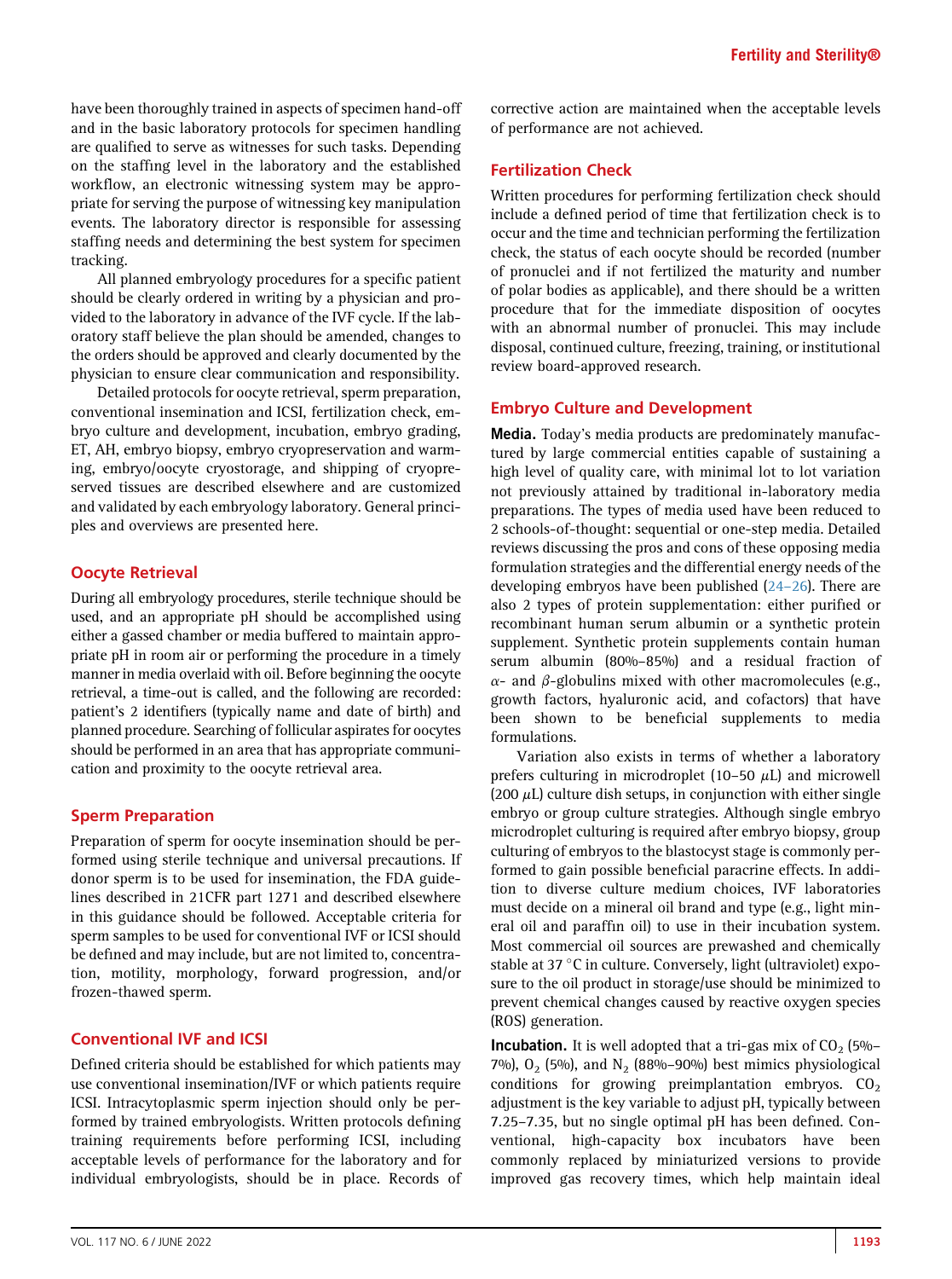equilibration conditions and sustained reliability in both humidified and nonhumidified chambers. Some incubators are being further specialized to include time-lapse imaging/microscopy capabilities, which may combine with algorithm or artificial intelligence software. Note that time-lapse imaging/microscopy has proven to be an important technology to understanding early embryo development (i.e., time intervals of cell divisions and documented anomalies) and serving as an embryo selection/deselection tool but is still not standard practice in ART laboratories because it has not been shown to improve pregnancy rates over standard embryo grading techniques ([27](#page-17-24)).

Embryo grading and selection. Embryo quality assessment and grading are key procedures in the embryology laboratory and major determining factors for clinical outcome success. Transferring top-quality fresh or frozen-warmed embryos combined with selection criteria and applicable elective single-embryo transfer has been associated with higher implantation rates and better clinical outcomes [\(28\)](#page-17-25).

Each laboratory should choose the most feasible methodology in grading and selecting embryos. Several grading/ scoring systems have been developed by examining cell number (cleavage stage), symmetry, fragmentation, overall blastocyst formation (blastocyst stage), inner cell mass, and trophectoderm (TE) ([29\)](#page-17-26). Additional comments on unique characteristics of each embryo, for example, uneven cleavage, multinucleation, cytoplasmic granularity, thickness/color of the zona pellucida, and contamination, should be noted in the laboratory records. Factors to consider when implementing and revising the laboratory's embryo grading system include scientific basis, comprehensiveness, consistency, ease of use, efficiency, reliability, and interlaboratory communication.

# Embryo Transfer

The ET process is a key procedural step that has been the sole topic of prior Practice Committee guidelines [\(30](#page-17-27)), as have limits pertaining to embryo number per age groups ([31](#page-17-28)). Elective single-embryo transfer is recommended to increase the possibility of singleton, healthy, term live births while avoiding multiple pregnancies [\(32](#page-17-29)), especially in conjunction with PGT for aneuploidy [\(33](#page-17-30)).

The laboratory must manage and organize a daily schedule to optimize workflow and workload and ensure that a doctor's orders and signed consents are received. In the laboratory, embryologists are responsible for proper ET dish setup/labeling and equilibration of media products. Each laboratory may have unique variations in standard operating procedures pertaining to culture/ET medium, culture ware, ET catheter selection, embryo loading, and how the embryologist actually assists the physician ([34](#page-17-31)). Similar to fertilization events, the time of ET represents an acutely sensitive time where correct embryo selection and patient identification verification are of paramount importance. Embryologists typically perform a ''time-out'' procedure to verify patient identification, and they may

directly confirm the plan for the number of embryos to transfer with the patient.

# Assisted Hatching

Assisted hatching is a laboratory procedure involving the breaching of the zona pellucida to facilitate herniation of TE cells to facilitate embryo biopsy procedures, previtrification blastocoel collapse, and/or post-ET implantation. The process, history potential advantages, and concerns of AH for fresh and frozen-thawed ET cycles and its necessity for cell removing-embryo biopsy procedures have been previously reviewed by the ASRM [\(35\)](#page-17-32). The value of AH on clinical outcomes remains debatable at this time. Computer-mediated safe infrared diode lasers have become a laboratory standard as laser energy is delivered directly through an inverted microscope objective to ablate a specific defined target (i.e., zona pellucida and cellular junctions). The infrared diode laser (1,480 nm) pulses are nontoxic but generate damaging thermal energy in the form of localized heat, whose target range is controlled by presetting the energy levels and pulse duration, and the total number of pulses delivered. Key components to effectively breaching the zona pellucida for AH procedures have been described elsewhere ([36\)](#page-17-33).

## Embryo Biopsy and PGT

Embryo biopsy is a procedure required for PGT for aneuploidy screening, specific genetic defects involving monogenic disorders [\(33\)](#page-17-30), chromosomal structural rearrangement, or polygenic disorders. Today, blastocyst biopsy has essentially replaced pronuclear or cleavage-stage embryo biopsy procedures based on numerous advantages, including the following: increased accuracy and reliability of PGT; removal of a smaller proportion of total cells from embryo; removal of nonfetal TE cells only; and no apparent negative impact on cryopreservation or implantation potential ([37](#page-18-0), [38\)](#page-18-1). Blastocyst biopsy, like all micromanipulation techniques, should only be performed by skilled personnel with proven competency using metrics such as low no-result rates.

#### Embryo Cryopreservation

It is imperative that informed consent be obtained before cryopreservation of oocytes or embryos. The consent form must include options for disposition of the cryopreserved samples and instructions for the fertility clinic and the laboratory to follow. It is common for the patients to be billed for cryostorage. When a patient no longer wishes to continue storage, a discard consent needs to be filled out properly and completely before the oocytes or embryos being discarded. Further guidance on disposition of cryopreserved tissues and unclaimed cryopreserved tissues can be found in the ASRM Ethics Committee Opinion [\(39](#page-18-2)).

Embryo cryopreservation should be a requirement for a modern embryology laboratory. Oocyte cryopreservation may be considered optional. Written protocols for cryopreservation should be developed specific for each laboratory. Further guidance can be found in the ASRM Practice Committee Opinion on rapid-cooling vitrification best practices ([40](#page-18-3)).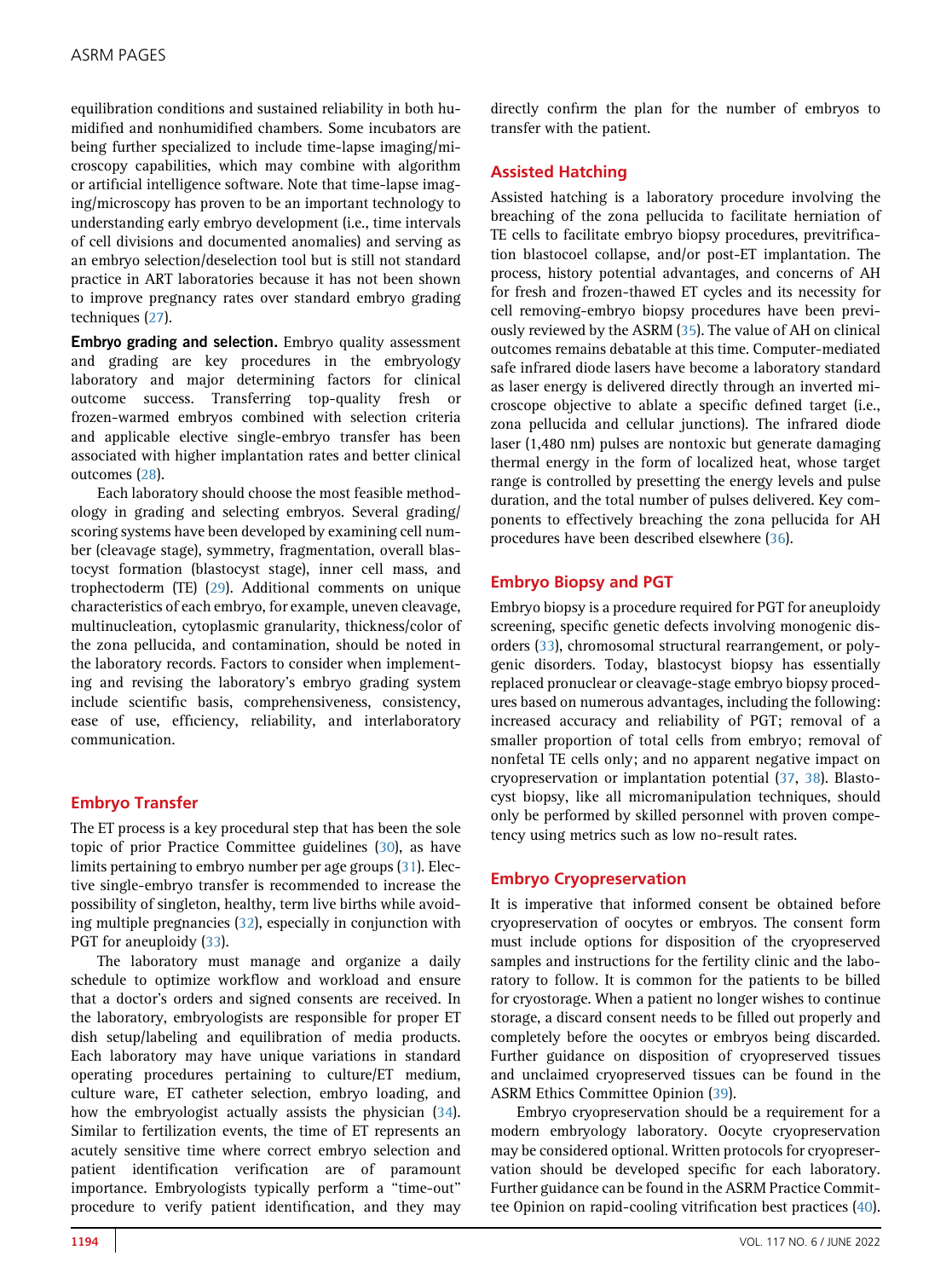#### Embryo/Oocyte Cryostorage

Each laboratory must have specific protocols for storing cryopreserved tissues. Protocols should be written and records kept regarding procedures for maintaining these liquid nitrogen storage tanks. Appropriate alarm systems should be installed on liquid nitrogen tanks. Ideally, the system should be able to remotely alert the laboratory staff in the case of a mechanical problem. Care should be taken to ensure that alarms will alert users when power, phone, or Internet access is down. Alarm systems should be tested at periodic intervals to ensure that they are functioning correctly and will properly alert staff if there is a problem. Regular alarm testing should be documented. Proper placement of temperature or level probes in liquid nitrogen is critical for providing adequate time for staff to respond to an alarm of tank warming.

Hazards during any kind of work with liquid nitrogen are considerable. Accordingly, safety standards have been established by the CAP and TJC, including the use of special cryogloves, safety goggles, closed-toed shoes, protective clothing, and face masks. The introduction and widespread use of vitrification has increased the hazards because it requires manual work using open containers filled with liquid nitrogen. The vitrification process also requires delicate manual handling and frequent shifts between the microscopic and macroscopic examination of the sample, which cannot be performed by following all possible cryo-safety measures. However, complete elimination of safety measures exposes inexperienced people to serious hazard. Further guidance can be found in the ASRM Practice Committee Opinion on cryostorage management [\(44](#page-18-4)).

#### Shipping of Cryopreserved Tissues

Cryopreserved specimens, including embryos, oocytes, and semen, must be shipped in dry liquid nitrogen (LN2) shippers. This is to ensure temperatures below  $-150$  °C. Most commercial shipping companies will not insure these specimens. It may be a better option to use a shipping company that specializes in handling cryopreserved gametes or embryos. These companies will share this risk. Each laboratory should have specific written protocols for shipping and the handling of these specimens. The HCTPs must be shipped with a completed donor eligibility form and/or summary of records. A receiving laboratory must check for and keep on file all documentation regarding the donor specimen (summary of records).

# ANDROLOGY LABORATORY GUIDANCE Definition of Service

The andrology laboratories encompass a variety of diagnostic and clinical laboratory procedures. The primary testing performed in an andrology laboratory is SA. The ASRM defines SA as the microscopic examination of semen (the male ejaculate) to determine its volume, the number of sperm (sperm count), their shapes (morphology), and their ability to move (motility) in addition to other parameters. Some portions of this test (concentration and motility) may be performed with computer-aided/assisted semen analysis (CASA) equipment. Further testing of semen and sperm, for example, tests of seminal plasma for constituents such as fructose or pH and tests of spermatozoa such as deoxyribonucleic acid (DNA) fragmentation or viability, may be performed. In addition, sperm preparation for insemination by simple or complex methods may be performed as may sperm cryopreservation. Furthermore, the analysis of specimens of epididymal fluid (obtained by microsurgical/percutaneous epididymal sperm aspiration) or from testicular biopsy (obtained by testicular sperm aspiration/extraction) may be performed in the andrology laboratory.

#### Laboratory Space and Design

The andrology laboratory should have adequate space and a design that is appropriate for the volume and type of procedures performed and that ensures safe and comfortable working conditions. The andrology laboratory may share space physically with other laboratory activity. However, any activity requiring sterile technique (i.e., sperm preparation for intrauterine insemination [IUI]) should be physically separated from other activities. Adequate space should be provided for record keeping, data entry, and related administrative functions. Materials for laboratory construction, ventilation of the area, and cleanliness should be appropriate to the laboratory work. The use of carpet in tissue culture or work areas is prohibited. The andrology laboratory does not necessarily need the same level of air quality and design features as the IVF laboratory.

#### Instrumentation

Laboratories are required to maintain or have access to equipment necessary to perform andrology services. It is the responsibility of the laboratory director to ensure that the proper equipment is in place to perform the necessary assays. Certain laboratory equipment (i.e., laminar flow hoods, biohazard laboratory hoods, and balances) must be certified by a qualified agency on an annual basis. Certifications must be maintained on file for review. The laboratory should have a program for checking and calibrating laboratory equipment, such as pipettors, thermometers, pH meters, centrifuges, and refrigerators, on a regular basis. Manufacturersupplied manuals or maintenance manuals for all laboratory equipment must be maintained in the laboratory.

#### Supplies and Reagents

All material that comes in contact with sperm that is being prepared for cryopreservation or IUI must be tested for toxicity. This testing requires the use of an appropriate bioassay if one is not provided by the manufacturer. Quality control testing is optional when commercial media is purchased and used within its labeled expiration period and recommended period after opening the container. Documentation of quality control testing using an appropriate bioassay system, for example, Certificate of Analysis, must be supplied by the manufacturer for each lot of the product. All laboratory chemicals and reagents must be labeled with the date received and date opened and should be stored as recommended by the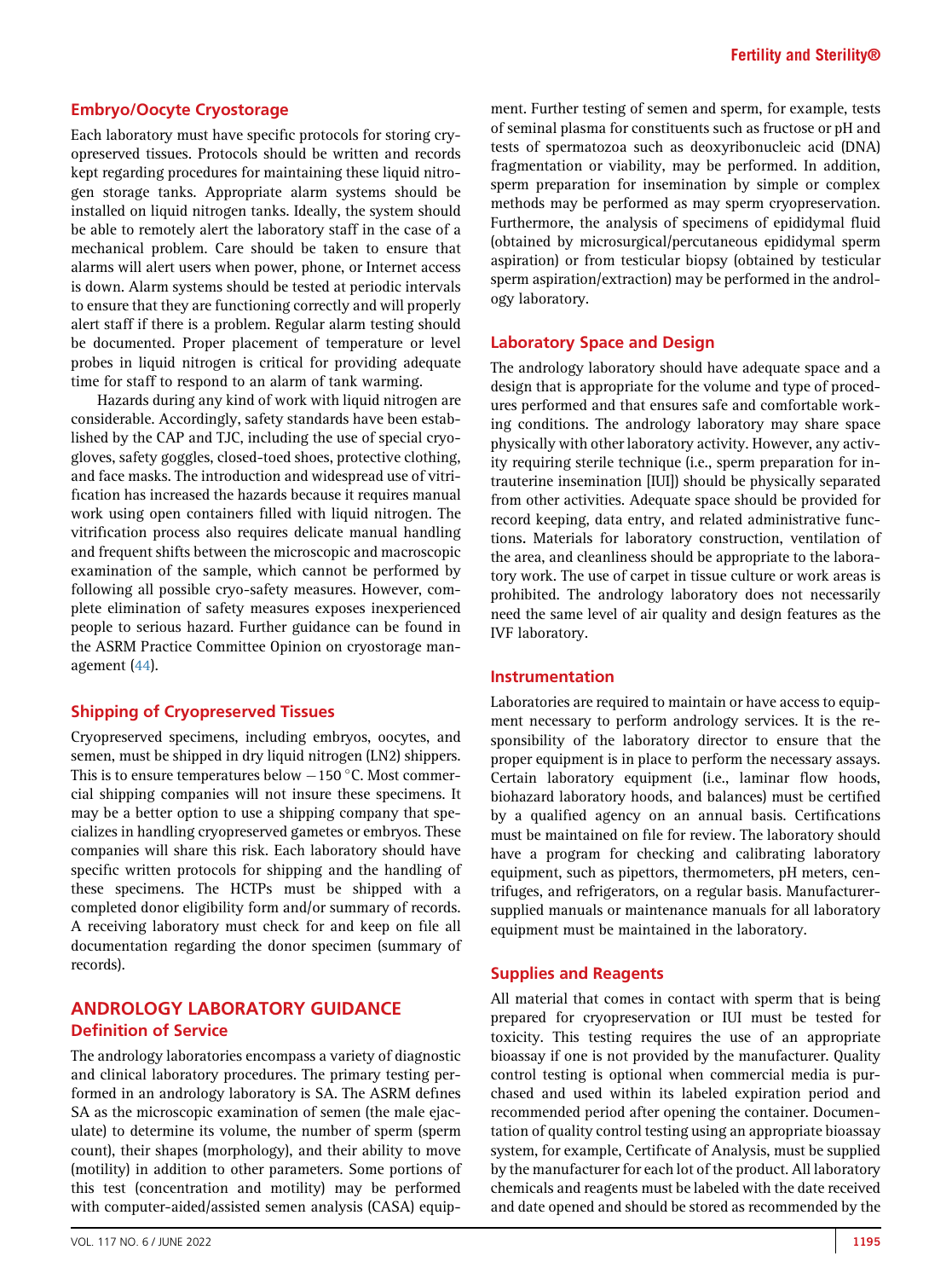supplier/manufacturer. Similar to standards for other media, each lot of cryopreservation medium should have undergone quality control testing using an appropriate bioassay.

# Daily Quality Control

Daily quality control must be completed before any testing begins in the andrology laboratory. For nonwaived testing, the CLIA directs laboratories to follow all manufacturer instructions and mandates 2 levels of quality control for some testing including manual and automated counting of sperm. Other accrediting agencies and state regulations may dictate frequent quality control for other aspects of SA including morphology and motility. In addition to quality control of specific tests, daily quality control of the testing environment should occur and meet the laboratory's accreditation requirements (CLIA, CAP, and TJC). This can include, but is not limited to, recording room temperature and humidity, temperature control of storage areas including refrigerators and freezers, and water quality control.

# Laboratory Supervisor: Definition and Duties

The general supervisor who oversees the day-to-day laboratory operation ensures that the testing system is operating properly and supervises the accuracy of results generated by the laboratory. They are responsible for supervising testing personnel and orienting and training new personnel. The general supervisor must meet the CLIA '88 qualifications, at minimum hold a bachelor's degree in science, and have at least 1 year of experience in high-complexity testing. The general supervisor must be on-site when testing is being performed.

The technical supervisor is responsible for the technical and scientific oversight of the laboratory; appropriate test methodology selection; verification of procedure and performance and enrollment into appropriate PT programs; and establishing QC, resolving technical issues, and training personnel including ongoing competency assessments. The technical supervisor must meet the CLIA '88 qualifications, at minimum hold a bachelor's degree in science, and have at least 2 years of experience in highcomplexity testing.

# Testing Personnel/Andrologist: Definition and **Duties**

Andrologists perform diagnostic and clinical analysis and processing of fresh or frozen human sperm and testicular tissue. The minimum requirements include the following:

- Doctor of Medicine or DO with current medical license in the state of laboratory's location OR
- Doctorate in clinical laboratory science, chemical, physical, or biologic science OR
- Master's in medical technology, clinical laboratory, chemical, physical, or biologic science OR
- $\bullet$  Bachelor's in medical technology, clinical laboratory, chemical, physical, or biologic science OR
- Associate degree in chemical, physical, or biologic science or medical laboratory technology OR
- High school graduate or equivalent and successfully completed military training of 50 or more weeks and served as a medical laboratory specialist OR
- High school diploma or equivalent and appropriate training/experience as specified in CLIA '88 493.1423.

Testing personnel are responsible for adhering to all laboratory procedures and policies, ensuring that daily quality control is completed before reporting any patient results and record keeping for results generated and reported. Testing personnel must be capable of identifying when a test system is not performing correctly and report this to the general or technical supervisor, CC, or laboratory director.

## Andrology Training

Laboratories should implement a training protocol and schedule for new laboratory employees. This must be documented, and proficiency demonstrated before unsupervised testing on patient samples can be performed.

#### Patient Accessioning and Semen Collection

There must be documented procedures for assuring that semen specimens used in diagnostic and clinical procedures were produced by the intended sperm source (patient and donor). Once the specimen is collected, the laboratory must uniquely identify and label the specimen in such a way that it is unquestionably a specimen from the intended sperm source. For diagnostic testing, the specimen should receive a unique identifier for use throughout the testing and reporting process. Specimens intended for therapeutic use must be identified with a higher level of scrutiny. For these specimens, a system of double checks should be employed to assure that the identity of the specimen is maintained throughout processing, every change of vessels, and insemination (cervical, intrauterine, or in vitro insemination). Reliance on only 1 method of identification has proven to be insufficient to avoid errors; therefore, further checks should be employed (identification by 2 independent personnel or by 1 person and a secondary independent, identification system).

# SA, Manual, and CASA

First developed and described 1929, a complete SA is the conventional method and first step in assessing male fertility potential ([41\)](#page-18-5). Current protocols for SA and sperm function testing can be found in the 5th edition of the World Health Organization Manual ([42](#page-18-6)). Analysis of results of 2 or more SAs over a reasonable period of time (e.g., several weeks) makes the most accurate evaluation of the male patient's semen ([42](#page-18-6)). It is important to emphasize that a complete SA is needed; during collection, the entire ejaculate must be produced into the specimen cup under specified conditions.

A semen specimen is collected by masturbation into a sterile specimen container or approved condom (no spermicide or lubricant other than a laboratory-approved lubricant). The patient should remain abstinent for 2–7 days before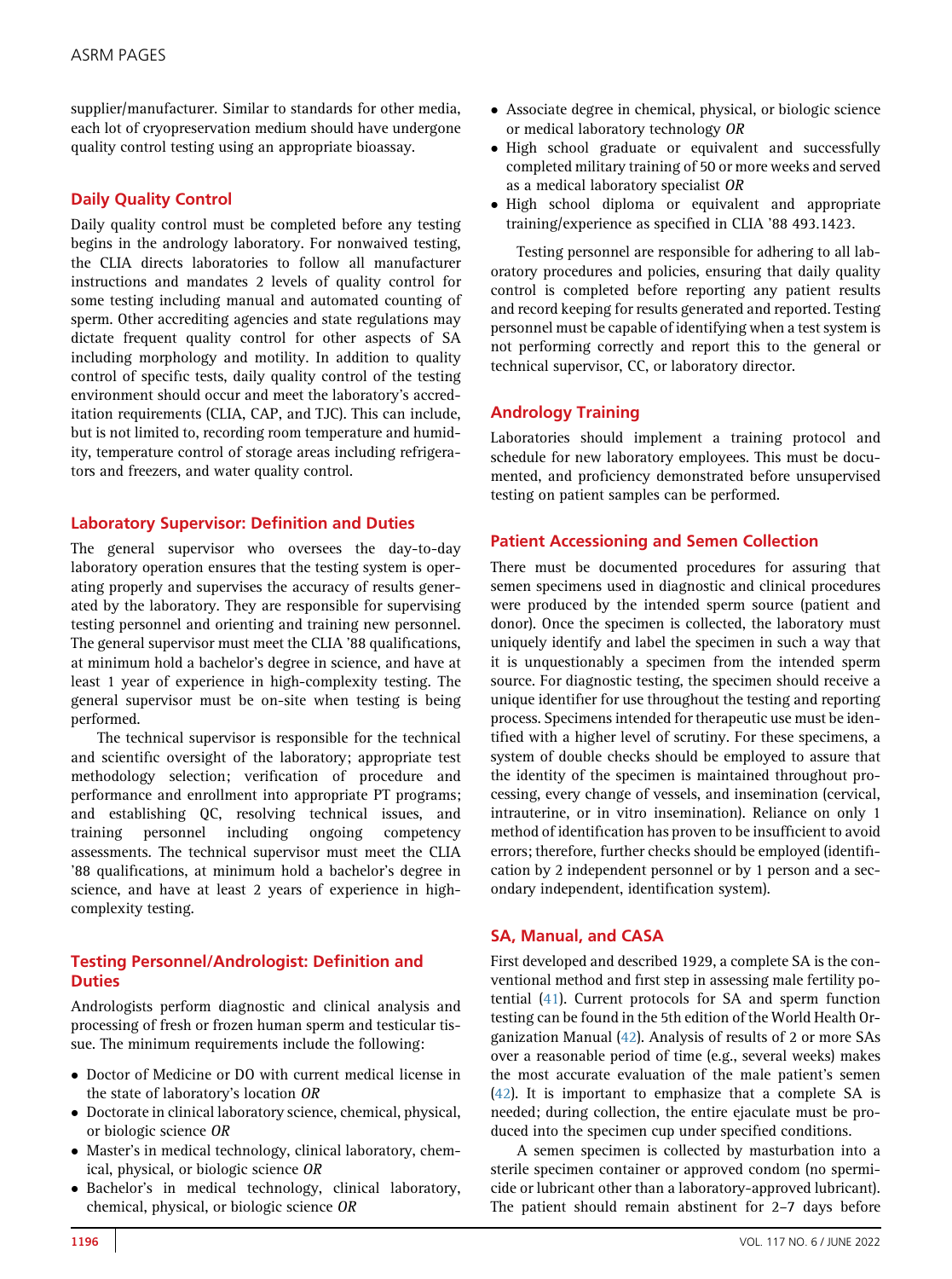collection for a complete SA  $(42)$  $(42)$ . Time of collection and days of sexual abstinence are recorded. The ejaculate liquefies for 30–60 minutes at room temperature. Delayed liquefaction should not be confused with increased viscosity. After liquefaction, the sample volume is measured by a serologic pipet. The sample needs to be mixed by gentle pipetting or swirling; accurate results can only be generated with a uniform sample. Semen pH is measured during an SA. Count, motility, forward progression, agglutination and morphology need to be observed and recorded. A portion of the sample is analyzed manually by a counting chamber or using an automated system, such as CASA. The CASA systems measure sperm motility and kinematics, and some can estimate sperm concentration.

#### Sperm Function Testing

Besides the routine conventional SA, sperm function testing methods have been proposed and used by various laboratories. Sperm vitality testing, or viability testing, assesses whether sperm are dead or alive: this test can be performed using a supravital dye, such as eosin B or by hypo-osmotic swelling. The DNA fragmentation tests aim to detect DNA damage during spermatogenesis. The DNA fragmentation index can be assessed by sperm chromatin structure assay, terminal deoxyribonucleotidyl transferase-mediated 2-Deoxyuridine, 5-Triphosphate nick end-labeling, sperm chromatin dispersion, or the comet assay ([43](#page-18-7)). Other sperm function testing less often used but included here for completeness are the following: antisperm antibody testing when there is an increased amount of agglutination observed, to detect whether there is a presence of sperm antibodies on spermatozoa; qualitative fructose testing to guide diagnosis of azoospermia; measurement of ROS, which may be correlated with potential pathological effects. The significant level of ROS production can be detected using various chemical luminance methods or oxidative indicators.

#### Sperm Preparation for IUI and IVF Procedures

Semen samples need to be properly processed before an IUI. Proper preparation will concentrate the motile sperm, remove nonmotile sperm, and remove seminal plasma. Raw semen should not be placed into the uterine cavity. Similar to preparing semen for IUIs, semen is prepared for IVF procedures. Depending on the quantity of motile sperm in the semen sample, the ejaculate can be layered over a gradient, or a simple wash can be performed. The resulting pellet is washed and used for insemination via conventional insemination or ICSI.

# Semen Cryopreservation and Thawing

There are several clinical indications for sperm cryopreservation, including fertility preservation, infertility treatment, and travel to locations where infectious disease transmission is possible. Before any sperm cryopreservation, a consent should be signed by the patient confirming they are aware of risks and benefits to the procedure and designation of disposition of the semen vials in the event of death. The goal of cryopreservation protocols is to cryopreserve the

specimen with minimal intracellular ice crystal formation. To prevent cellular damage to sperm, proper cryoprotectants need to be present in media used to cryopreserve the specimen. In addition, the rate of cooling needs to minimize the amount of intracellular ice formation. Slow cooling before submerging in liquid nitrogen can be accomplished by exposing the sample to liquid nitrogen vapor for a defined period of time, as part of the cryopreservation protocol. Another reason to cryopreserve sperm is to provide donor specimens to those seeking fertility treatment. Healthy sperm can be cryopreserved and donated to patients and/or couples who do not have autologous sperm available for insemination. Sperm can be donated anonymously, or as directed, and appropriate testing and screening must be performed before clinical use. Thawing sperm, whether partner sperm or donor sperm, is performed by warming the sample by following a protocol provided by the laboratory that performed the sperm cryopreservation and then washing out cryoprotectant before use for insemination. Before any sperm thaw, a consent should be signed by the patient or owner confirming that they give permission for their sample to be thawed and used in a procedure that will potentially create a pregnancy. There are several protocols that are not necessarily interchangeable. Before thawing any sperm specimen, it is important to have the correct protocol. The manner in which the sample was cryopreserved determines how the sample should be thawed and processed. For example, a sample can be cryopreserved washed (IUI ready) or unwashed (intracervical insemination ready), which requires postthaw wash for IUI use. Some samples are for IVF specifically and will not have enough motile sperm to use for an IUI after thaw.

#### Management of Cryopreserved Semen|

Cryopreserved semen can be stored directly in liquid nitrogen or in liquid nitrogen vapor. Special attention to labeling and documentation is needed for proper patient identification; this includes a system for labeling all samples, and the actual label and text on the specimen container need to be tested for durability at extremely cold temperatures. The tanks used to store the specimen should be alarmed for critical temperature and/or liquid nitrogen levels, as well as measured manually. The alarm should be tested routinely, and all tests should be recorded. Similarly, manual measurements taken should be recorded and followed for changes in tank functionality. Tanks will need to be filled with liquid nitrogen on a regular basis, defined by standard operating procedures of the laboratory. It is common for the specimen owners to be billed for specimen storage. When a patient no longer wishes to continue storage, a discard consent needs to be filled out properly and completely before the specimen being discarded. Further guidance can be found in the ASRM Practice Committee Opinion on cryostorage management ([44\)](#page-18-4).

Cryopreserved semen may be received from an external facility; these samples should be logged in and logged out appropriately. Any sperm cryopreserved and thawed on-site should also be logged in and logged out in the same appropriate manner. Should the andrology laboratory use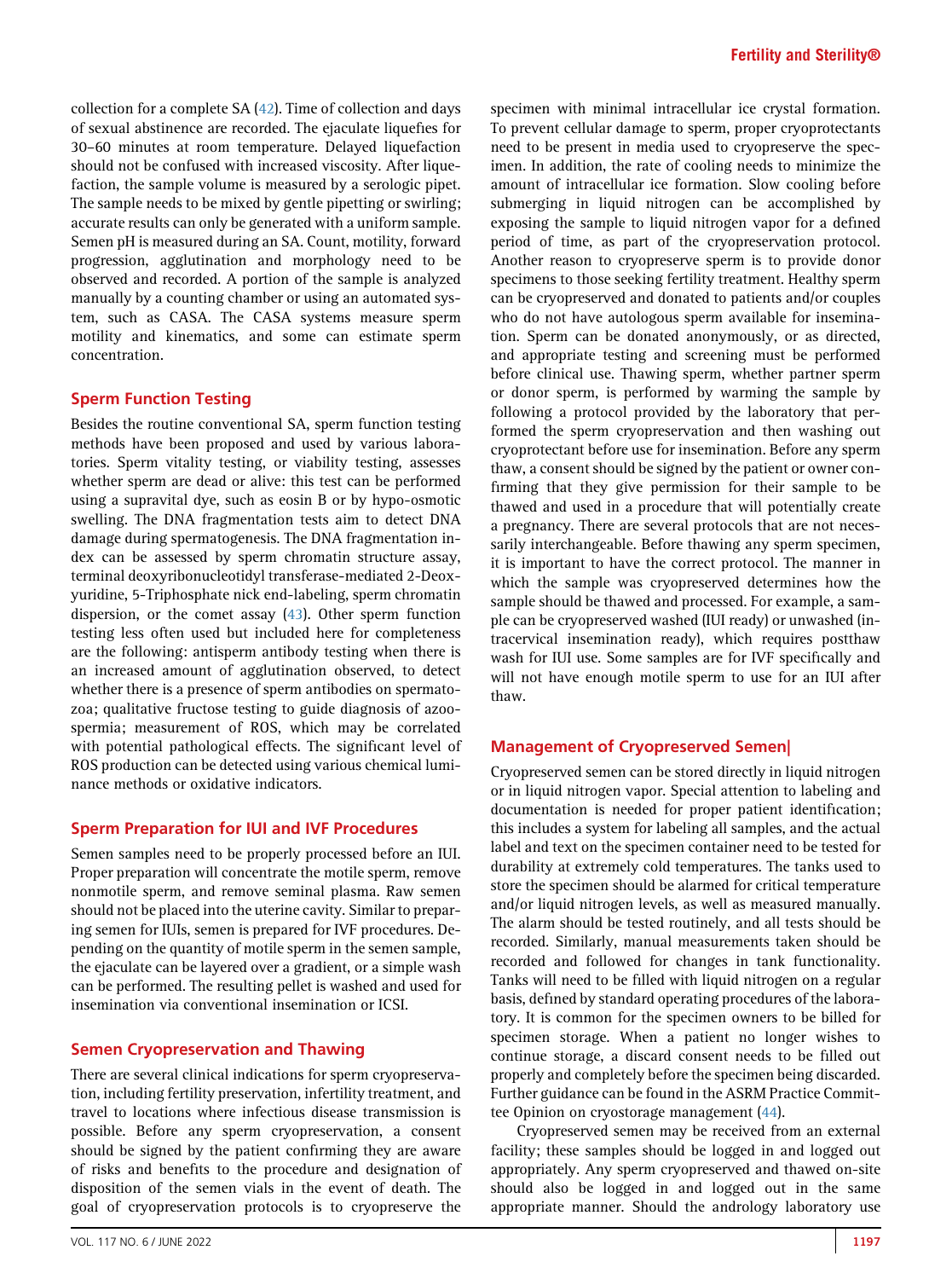EHRs/EMRs or a database system, all information written on worksheets or reports should match all electronic data entries. All procedures, including receipt of samples, use of samples, movement of sample locations, and labeling of samples, should be documented with date and initials.

## Patient Reports

Semen analysis reporting should be performed in a timely manner. A preliminary report including sperm count and motility can be performed the same day of collection, with morphology slide staining occurring the same day or intermittently during the work week depending on staffing and sample volume. The turnaround time for a complete SA should be defined by the laboratory standard operating procedures and monitored regularly for compliance.

# ENDOCRINOLOGY LABORATORY GUIDANCE Definition of Service

The ART hormone assay laboratory, or reproductive endocrinology laboratory, entails the use of an automated hormone analyzer to process patient serum samples, usually for the determination of levels of relevant hormones for treatment or ART cycle management. As most ART hormone laboratories now use automated analyzers, these facilities are usually performing moderate-complexity testing. As such, personnel should meet this moderate-complexity minimal qualified standard.

#### Laboratory Space and Design

The laboratory should have adequate space and a design that is appropriate for the volume and type of procedures performed and ensures safe and comfortable working conditions. Special attention to ventilation requirements need to be met for health and safety codes. In addition, energy and water requirements need to be identified when designing the laboratory space. Traditionally, a compartmentalized design is suitable for manual bench testing, whereas the newer trend leans toward open-plan design, which provides more flexibility for automated analyzers if space is allowed. Adequate space should be provided for record keeping, data entry, and related administrative functions. Material for laboratory construction, ventilation of the area, and cleanliness should be appropriate to the laboratory work.

#### Instrumentation

Laboratories are required to maintain or have access to equipment necessary to perform ART hormone assay services. It is the responsibility of the laboratory director to ensure that the proper equipment is in place to perform the necessary assays. Evaluation of automated analyzers should be made based on the logical protocol that fits individual laboratory needs, with capacity to perform the workload. All the testing should be performed according to manufacturer's instructions. Preventative maintenance should be performed regularly following the manufacturer's instructions with certified technicians. Certain laboratory equipment (i.e., laminar flow hoods,

biohazard laboratory hoods, and balances) must be certified by a qualified agency on an annual basis. Certifications must be maintained on file for review. The laboratory should have a program for checking and calibrating laboratory equipment, such as pipettes, thermometers, centrifuges, and refrigerators, on a regular basis. Manufacturer-supplied manuals or maintenance manuals for all laboratory equipment must be maintained in the laboratory.

## Supplies and Reagents

There must be an established inventory system to maintain sufficient amounts of supplies and reagents. A laboratory must establish protocols that clearly indicate the process of placing and tracking orders. The protocol should also implement alternate solutions in the circumstance of supplies lapse or backorder. The laboratory protocol must also define acceptable temperature range and condition for proper storage of supplies and reagents. The criteria must be consistent with manufacturer's instructions. There must be a mechanism for the safe handling and disposal of biohazardous waste material in the laboratory. All laboratory chemicals and reagents must be labeled with the date received and opened and should be stored as recommended by the supplier/manufacturer. Reagents and supplies must not be used when they have exceeded their expiration date or the quality has compromised. The components of reagents kits of different lot numbers should not be interchanged unless permitted by the manufacturer.

## Endocrine Laboratory Testing Personnel: Definition and Duties

Testing personnel in endocrine laboratories access and perform analysis of endocrine levels in blood samples, typically using an automated hormone analyzer. The minimum requirements for testing personnel include the following:

- Doctor of Medicine or DO with current medical license in the state of laboratory's location OR
- Doctorate in clinical laboratory science, chemical, physical, or biologic science OR
- - Master's in medical technology, clinical laboratory, chemical, physical, or biologic science OR
- Bachelor's in medical technology, clinical laboratory, chemical, physical, or biologic science OR
- Associate degree in chemical, physical, or biologic science or medical laboratory technology OR
- High school graduate or equivalent and successfully completed military training of 50 or more weeks and served as a medical laboratory specialist OR
- High school diploma or equivalent and appropriate training/experience as specified in 493.1423
- Testing personnel are responsible for all laboratory procedures and policies, ensuring that daily quality control is completed before reporting any patient results and record keeping for results generated and reported.
- Testing personnel must be capable of identifying when a test system is not performing correctly and report this to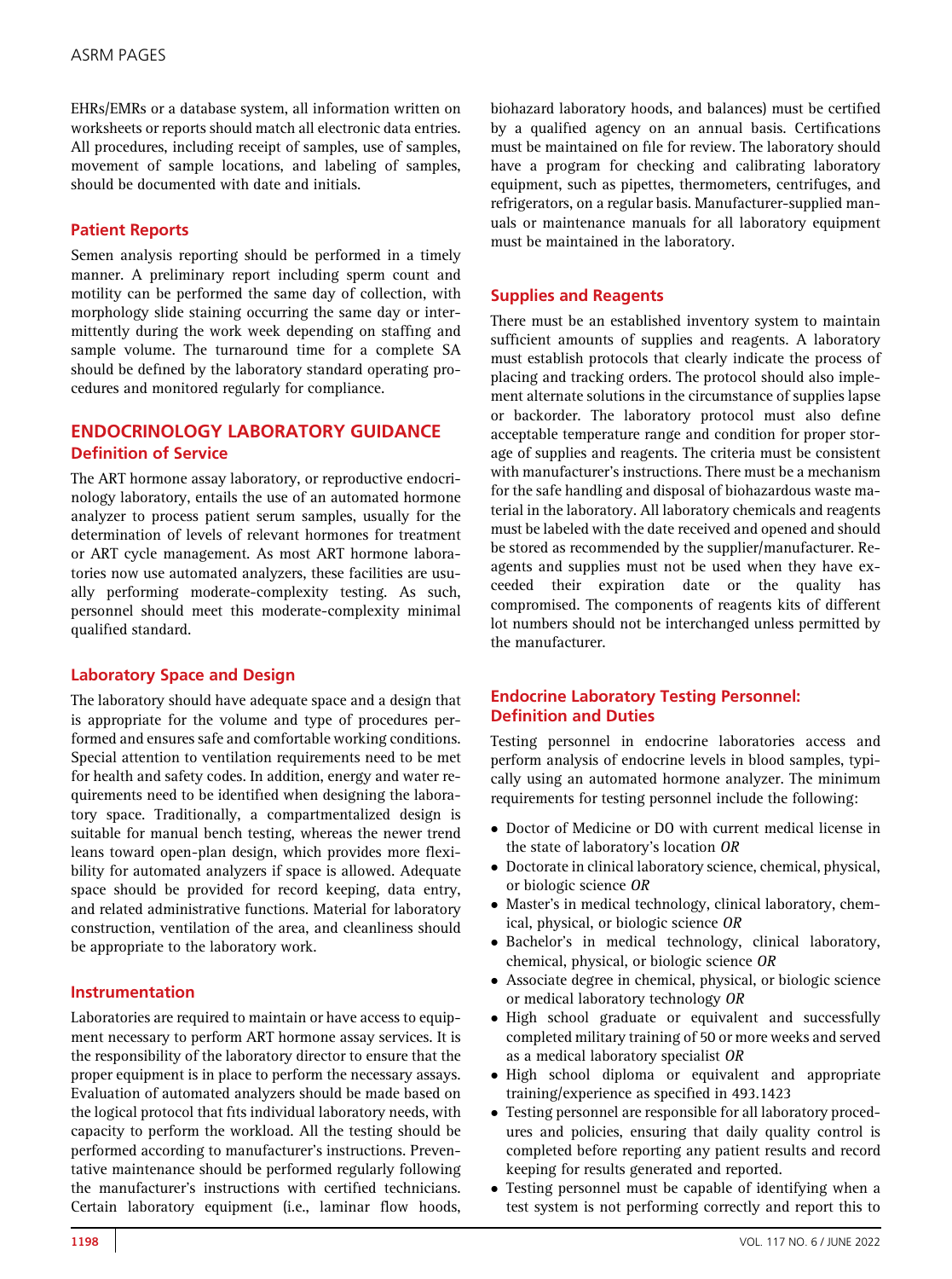the general or technical supervisor, CC, or laboratory director.

#### Endocrine Training

Most companies who supply reproductive hormone analyzers provide training at a central facility as well as on-site training during equipment install. Training is required before clinical implementation and often entails a review of analyzer operations and required maintenance. Background on the type of assays used and how they function is often recommended. Additionally, training on handling of samples, entering of patient information, and obtaining accurate results is required. Information on these items is kept in a formal operation manual, which is usually accompanied by a practical bench manual for day-to-day functions and troubleshooting. Training records should be filled out and kept in the employee file.

Training also involves comprehension and interpretation of daily control values to understand when it is permissible to release patient results as well as how to troubleshoot if daily quality control values are out of range.

## Daily Quality Control

A startup procedure and checklist should be completed each day before running patient samples and reporting results. This includes verifying appropriate environmental conditions (room temperature and humidity), equipment function, and reagent suitability. Daily hormone controls must be run each day before reporting patient results to confirm analyzer function and accuracy. At least 2 levels of controls should be used for each hormone assay, although 3 levels may be more appropriate. Controls must fall within prior established means and standard deviations before patient results can be reported. The laboratory should establish what their acceptable ranges are and use appropriate tools including Levy-Jennings plots, single control rule, and/or apply multirules (e.g., Westgard) in determining when a control run is valid/accepted or if a run is rejected. Laboratory daily quality control values should be compared against a peer group, when possible, to confirm accuracy on a regular basis, often monthly

#### Test Requisitions

Test requisitions must come from an authorized medical professional and must include the following elements: name and address or other identifiers of the authorized medical professional; patient's name and unique identifier; sex and birth date of the patient; tests to be performed; source of the specimen if necessary; and date and time of specimen collection.

#### Serum Collection, Accessioning, and Processing

The patient should state their full name and confirm that the tube labeling is correct. The time and date of blood draw should also be recorded. The type of collection tube used for blood collection is test dependent and should be drawn in a specific order to prevent cross-contamination of additives. The time and date of the blood sample received in the

laboratory should be recorded. After collection of the whole blood, the blood should be allowed to clot by leaving it undisturbed at room temperature. This usually takes 15–30 minutes. The clot should then be removed by centrifugation with or without refrigeration as per test manufacturer at 1,000–2,000  $\times$  g for 10–15 minutes. The resulting supernatant is designated serum if no anticoagulant treatment is in the tube or plasma if anticoagulant treatment is in the tubes (e.g., EDTA or citrated-treated tubes).

#### Test Reports

Laboratories must have an adequate manual or electronic system to ensure test results are accurately and reliably sent from the point of data entry to the final report destination in a timely manner. All test reports should include the following items: results; patient name and unique identifier; name and address of the testing laboratory; test report date; date of performance; units of measurements; and reference intervals or normal values. If an error is detected in a patient laboratory report, the authorized person ordering the test or the individual using the test results of the error should be immediately notified. Corrected reports should be issued promptly. Moreover, the original as well as the corrected report should be maintained. All patient test reports should be easily accessible for surveys or audits.

Acknowledgments: This report was developed under the direction of the Practice Committees of the American Society for Reproductive Medicine (ASRM) and the Society for Reproductive Biologists and Technologists (SRBT) as a service to its members and other practicing clinicians. Although this document reflects appropriate management of a problem encountered in the practice of reproductive medicine, it is not intended to be the only approved standard of practice or dictate an exclusive course of treatment. Other plans of management may be appropriate, taking into account the needs of the individual patient, available resources, and institutional or clinical practice limitations. The Practice Committees and the Boards of Directors of the ASRM and SRBT have approved this report.

This document was reviewed by the ASRM members, and their input was considered in the preparation of the final document. The following members of the ASRM Practice Committee participated in the development of this document: Alan Penzias, MD; Ricardo Azziz, MD, MPH, MBA; Kristin Bendikson, MD; Marcelle I Cedars, MD; Tommaso Falcone, MD; Karl Hansen, MD, PhD; Micah Hill, DO; Sangita Jindal, PhD; Suleena Kalra, MD, MSCE; Jennifer Mersereau, MD; Richard Reindollar, MD; Chevis N Shannon, DrPH, MPH, MBA; Anne Steiner, MD, MPH; Cigdem Tanrikut, MD; Hugh Taylor, MD; and Belinda Yauger, MD. The Practice Committee acknowledges the special contribution of Shunping Wang, PhD; Kathryn Go, PhD; Dean Morbeck, PhD; Dawn Kelk, PhD; Carlie Chapman, MS: Wes Edmonds, PhD; Dara Berger, PhD; Greg Christensen, PhD; Scott Smith; Matthew Goering; Mark Dow; Alicia Broussard; Mitch Schiewe, PhD; Andrew Dorfmann, MS; Rebecca Holmes, PhD; David McCulloh, PhD; Michael Reed; Jason Swain, PhD; Michael Vernon, PhD; Scott Purcell, PhD; Arthur Chang, PhD; Brad Milette, BS; Salustiano Ribiero, BS, MSc; Kristen Ivani,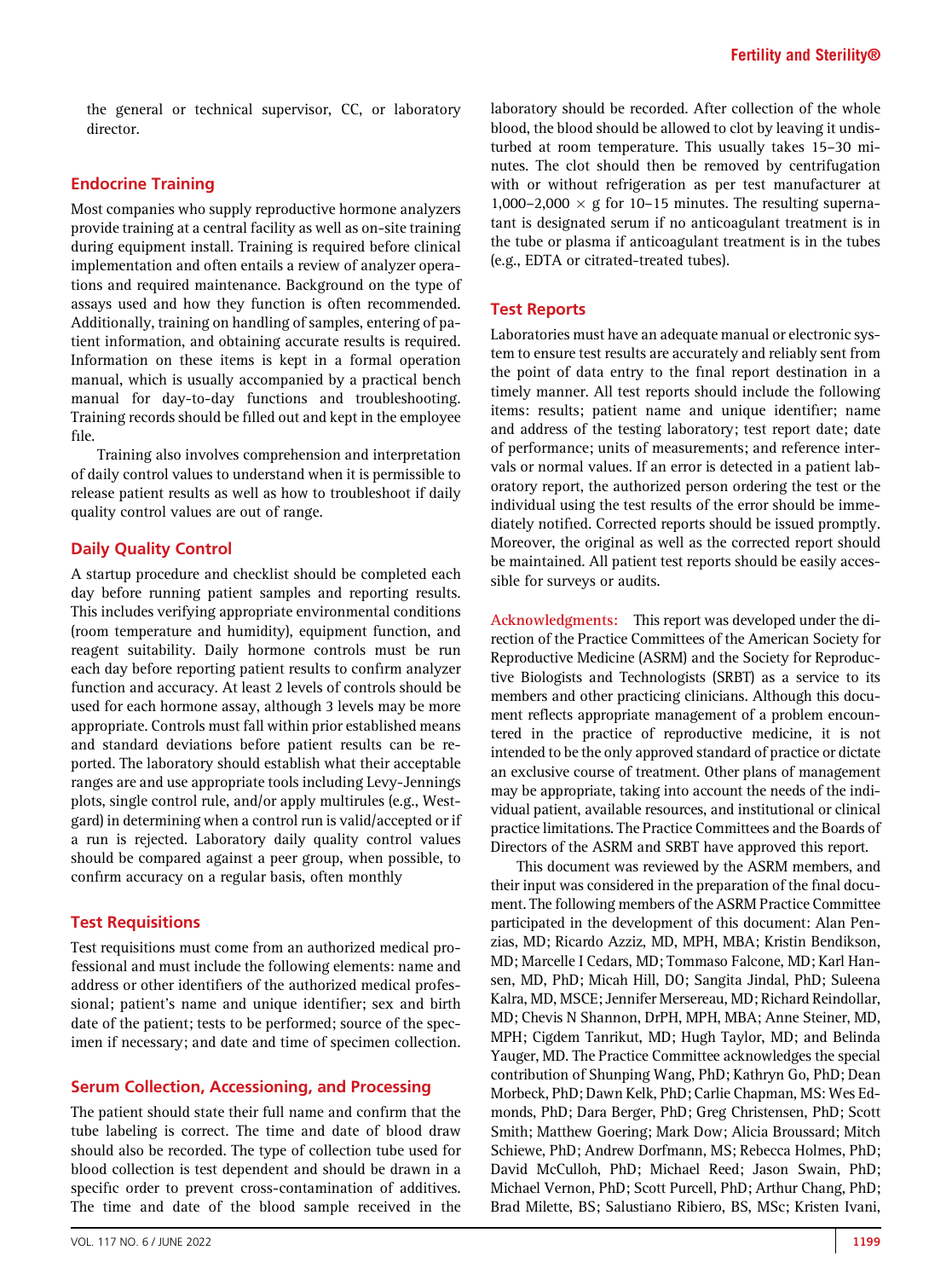PhD; Debbie Venier, BS, MSc; and G. David Ball, PhD in the preparation of this document. All committee members disclosed commercial and financial relationships with manufacturers or distributors of goods or services used to treat patients. Members of the Committee who were found to have conflicts of interest based on the relationships disclosed did not participate in the discussion or development of this document.



DIALOG: You can discuss this article with its authors and other readers at [https://www.fertstertdialog.com/posts/](https://www.fertstertdialog.com/posts/34763) [34763](https://www.fertstertdialog.com/posts/34763)

# <span id="page-17-0"></span>**REFERENCES**

- 1. [Practice Committee of American Society for Reproductive Medicine, Practice](http://refhub.elsevier.com/S0015-0282(22)00131-5/sref1) [Committee of Society for Assisted Reproductive Technology. Revised guide](http://refhub.elsevier.com/S0015-0282(22)00131-5/sref1)[lines for human embryology and andrology laboratories. Fertil Steril 2008;](http://refhub.elsevier.com/S0015-0282(22)00131-5/sref1) [90\(Suppl 5\):S45](http://refhub.elsevier.com/S0015-0282(22)00131-5/sref1)–59.
- <span id="page-17-1"></span>2. [Practice Committee of the American Society for Reproductive Medicine,](http://refhub.elsevier.com/S0015-0282(22)00131-5/sref2) [Practice Committee of the Society for Assisted Reproductive Technology,](http://refhub.elsevier.com/S0015-0282(22)00131-5/sref2) [Practice Committee of the Reproductive Biology and Technology. Revised](http://refhub.elsevier.com/S0015-0282(22)00131-5/sref2) [minimum standards for practices offering assisted reproductive technolo](http://refhub.elsevier.com/S0015-0282(22)00131-5/sref2)[gies: a committee opinion. Fertil Steril 2014;102:682](http://refhub.elsevier.com/S0015-0282(22)00131-5/sref2)–6.
- <span id="page-17-2"></span>3. [Practice Committee of the American Society for Reproductive Medicine,](http://refhub.elsevier.com/S0015-0282(22)00131-5/sref3) [Practice Committee of the Society for Assisted Reproductive Technology,](http://refhub.elsevier.com/S0015-0282(22)00131-5/sref3) [Practice Committee of the Society of Reproductive Biologists and](http://refhub.elsevier.com/S0015-0282(22)00131-5/sref3) [Technologists. Minimum standards for practices offering assisted](http://refhub.elsevier.com/S0015-0282(22)00131-5/sref3) [reproductive technologies: a committee opinion. Fertil Steril 2021;115:](http://refhub.elsevier.com/S0015-0282(22)00131-5/sref3) [578](http://refhub.elsevier.com/S0015-0282(22)00131-5/sref3)–82.
- <span id="page-17-3"></span>4. [De los Santos MJ, Apter S, Coticchio G, Debrock S, Lundin K, Plancha CE,](http://refhub.elsevier.com/S0015-0282(22)00131-5/sref4) [et al. Revised guidelines for good practice in IVF laboratories \(2015\). Hum](http://refhub.elsevier.com/S0015-0282(22)00131-5/sref4) [Reprod 2016;31:685](http://refhub.elsevier.com/S0015-0282(22)00131-5/sref4)–6.
- <span id="page-17-4"></span>5. [Centers for Disease Control and Prevention. Clinical Laboratory Improve](http://refhub.elsevier.com/S0015-0282(22)00131-5/sref5)[ment Amendments standards and certi](http://refhub.elsevier.com/S0015-0282(22)00131-5/sref5)fication: laboratory requirements [\(42 CFR 493\); 1988](http://refhub.elsevier.com/S0015-0282(22)00131-5/sref5).
- <span id="page-17-5"></span>6. US Food and Drug Administration. Code of federal regulations title 21. Available at: [https://www.accessdata.fda.gov/scripts/cdrh/cfdocs/cfcfr/](https://www.accessdata.fda.gov/scripts/cdrh/cfdocs/cfcfr/CFRSearch.cfm?CFRPart=1271) [CFRSearch.cfm?CFRPart](https://www.accessdata.fda.gov/scripts/cdrh/cfdocs/cfcfr/CFRSearch.cfm?CFRPart=1271)=[1271](https://www.accessdata.fda.gov/scripts/cdrh/cfdocs/cfcfr/CFRSearch.cfm?CFRPart=1271). Accessed March 23, 2022.
- <span id="page-17-6"></span>7. US Food and Drug Administration. Eligibility determination for donors of human cells, tissues, and cellular and tissue-based products. Available at: [https://www.fda.gov/regulatory-information/search-fda-guidance-docume](https://www.fda.gov/regulatory-information/search-fda-guidance-documents/eligibility-determination-donors-human-cells-tissues-and-cellular-and-tissue-based-products) [nts/eligibility-determination-donors-human-cells-tissues-and-cellular-and](https://www.fda.gov/regulatory-information/search-fda-guidance-documents/eligibility-determination-donors-human-cells-tissues-and-cellular-and-tissue-based-products)[tissue-based-products](https://www.fda.gov/regulatory-information/search-fda-guidance-documents/eligibility-determination-donors-human-cells-tissues-and-cellular-and-tissue-based-products). Accessed March 23, 2022.
- <span id="page-17-7"></span>8. [Practice Committee of the American Society for Reproductive Medicine,](http://refhub.elsevier.com/S0015-0282(22)00131-5/sref8) [Practice Committee of the Society for Assisted Reproductive Technology.](http://refhub.elsevier.com/S0015-0282(22)00131-5/sref8) [Recommendations for practices utilizing gestational carriers: a committee](http://refhub.elsevier.com/S0015-0282(22)00131-5/sref8) [opinion. Fertil Steril 2017;107:3](http://refhub.elsevier.com/S0015-0282(22)00131-5/sref8)–10.
- <span id="page-17-8"></span>9. [Practice Committee of the American Society for Reproductive Medicine, the](http://refhub.elsevier.com/S0015-0282(22)00131-5/sref9) [Practice Committee for the Society for Assisted Reproductive Technology.](http://refhub.elsevier.com/S0015-0282(22)00131-5/sref9) [Guidance regarding gamete and embryo donation. Fertil Steril 2021;115:](http://refhub.elsevier.com/S0015-0282(22)00131-5/sref9) [1395](http://refhub.elsevier.com/S0015-0282(22)00131-5/sref9)–410.
- <span id="page-17-9"></span>10. US Food and Drug Administration. Emergency use authorization. Available at: [https://www.fda.gov/emergency-preparedness-and-response/mcm](https://www.fda.gov/emergency-preparedness-and-response/mcm-legal-regulatory-and-policy-framework/emergency-use-authorization)[legal-regulatory-and-policy-framework/emergency-use-authorization.](https://www.fda.gov/emergency-preparedness-and-response/mcm-legal-regulatory-and-policy-framework/emergency-use-authorization) Accessed March 23, 2022.
- <span id="page-17-10"></span>11. Society for Assisted Reproduction and Technology. Mission statement. Available at: [www.sart.org](http://www.sart.org). Accessed March 23, 2022.
- <span id="page-17-11"></span>12. Ethics Committee of the American Society for Reproductive Medicine. Disclosure of medical errors involving gametes and embryos: an Ethics Committee opinion. Fertil Steril. In press.
- <span id="page-17-12"></span>13. American Association of Bioanalysists. CLIA approved proficiency testing programs-2022. Aviailable at: [https://www.cms.gov/Regulations-and](https://www.cms.gov/Regulations-and-guidance/Legislation/CLIA/Downloads/ptlist.pdf)[guidance/Legislation/CLIA/Downloads/ptlist.pdf](https://www.cms.gov/Regulations-and-guidance/Legislation/CLIA/Downloads/ptlist.pdf). Accessed March 23, 2022.
- <span id="page-17-13"></span>14. Code of Federal Regulations. Part 493-Laboaratory requirements. Accessible at: [https://www.cms.gov/Regulations-and-Guidance/Legislation/CLIA/](https://www.cms.gov/Regulations-and-Guidance/Legislation/CLIA/Downloads/ptlist.pdf) [Downloads/ptlist.pdf.](https://www.cms.gov/Regulations-and-Guidance/Legislation/CLIA/Downloads/ptlist.pdf) Accessed March 23, 2022.
- <span id="page-17-14"></span>15. Centers for Medicare and Medicaid Services. Interpretive guidelines for laboratories. Accessible at: [https://www.cms.gov/Regulations-and-Guidance/](https://www.cms.gov/Regulations-and-Guidance/Legislation/CLIA/Interpretive_Guidelines_for_Laboratories.html) [Legislation/CLIA/Interpretive\\_Guidelines\\_for\\_Laboratories.html.](https://www.cms.gov/Regulations-and-Guidance/Legislation/CLIA/Interpretive_Guidelines_for_Laboratories.html) Accessed March 23, 2022.
- <span id="page-17-15"></span>16. US Department of Labor. Occupational Safety and Health Administration. Standard interpretations: Bloodborne pathogens. Available at: [https://](https://www.osha.gov/laws-regs/standardinterpretations/1992-04-15) [www.osha.gov/laws-regs/standardinterpretations/1992-04-15](https://www.osha.gov/laws-regs/standardinterpretations/1992-04-15). Accessed March 23, 2022.
- <span id="page-17-16"></span>17. [Jindal SK, Rawlins RG, Muller CH, Drobnis EZ. Guidelines for risk reduction](http://refhub.elsevier.com/S0015-0282(22)00131-5/sref17) [when handling gametes from infectious patients seeking assisted reproduc](http://refhub.elsevier.com/S0015-0282(22)00131-5/sref17)[tive technologies. Reprod Biomed Online 2016;33:121](http://refhub.elsevier.com/S0015-0282(22)00131-5/sref17)–30.
- <span id="page-17-17"></span>18. Society for Assisted Reproductive Technology, College of Reproductive Biology, Society for Biologists and Technologists, Reproductive Biologists and Technologists. Laboratory guidance for commencing or continuing ART operations during the ongoing COVID-19 pandemic, Update No. 1. 10-05-2020. Available at: [https://www.asrm.org/globalassets/\\_\\_sart/covid-](https://www.asrm.org/globalassets/__sart/covid-19/labguidanceupdate1.pdf)[19/labguidanceupdate1.pdf.](https://www.asrm.org/globalassets/__sart/covid-19/labguidanceupdate1.pdf) Accessed March 23, 2022.
- <span id="page-17-18"></span>19. US Department of Labor. Occupational Safety and Health Administration. Law and regulations. Available at: [https://www.osha.gov/law-regs.html.](https://www.osha.gov/law-regs.html) Accessed March 23, 2022.
- <span id="page-17-19"></span>20. US Department of Labor. Occupational Safety and Health Administration. Laboratory safety chemical hygiene fact sheet. Available at: [https://www.](https://www.osha.gov/sites/default/files/publications/OSHAfactsheet-laboratory-safety-chemical-hygiene-plan.pdf) osha.gov/sites/default/fi[les/publications/OSHAfactsheet-laboratory-safety](https://www.osha.gov/sites/default/files/publications/OSHAfactsheet-laboratory-safety-chemical-hygiene-plan.pdf)[chemical-hygiene-plan.pdf](https://www.osha.gov/sites/default/files/publications/OSHAfactsheet-laboratory-safety-chemical-hygiene-plan.pdf). Accessed March 23, 2022.
- <span id="page-17-20"></span>21. [Practice Committees of the American Society for Reproductive Medicine,](http://refhub.elsevier.com/S0015-0282(22)00131-5/sref21) [Society for Assisted Reproductive Technology, Society of Reproductive](http://refhub.elsevier.com/S0015-0282(22)00131-5/sref21) [Biologists and Technologists. Development of an emergency plan for in vitro](http://refhub.elsevier.com/S0015-0282(22)00131-5/sref21) [fertilization programs: a committee opinion. Fertil Steril 2021;115:870](http://refhub.elsevier.com/S0015-0282(22)00131-5/sref21)–3.
- <span id="page-17-21"></span>22. [Cairo Consensus Group. There is only one thing that is truly important in an](http://refhub.elsevier.com/S0015-0282(22)00131-5/sref22) [IVF laboratory: everything' Cairo consensus guidelines on IVF culture condi](http://refhub.elsevier.com/S0015-0282(22)00131-5/sref22)[tions. Reprod Biomed Online 2020;40:33](http://refhub.elsevier.com/S0015-0282(22)00131-5/sref22)–60.
- <span id="page-17-22"></span>23. [Alikani M, Go KJ, McCaffrey C, McCulloh DH. Comprehensive evaluation of](http://refhub.elsevier.com/S0015-0282(22)00131-5/sref23) [contemporary assisted reproduction technology laboratory operations to](http://refhub.elsevier.com/S0015-0282(22)00131-5/sref23) determine staffi[ng levels that promote patient safety and quality care. Fertil](http://refhub.elsevier.com/S0015-0282(22)00131-5/sref23) [Steril 2014;102:1350](http://refhub.elsevier.com/S0015-0282(22)00131-5/sref23)–6.
- <span id="page-17-23"></span>24. [Lane M, Gardner DK. Embryo culture medium: which is the best? Best Pract](http://refhub.elsevier.com/S0015-0282(22)00131-5/sref24) [Res Clin Obstet Gynaecol 2007;21:83](http://refhub.elsevier.com/S0015-0282(22)00131-5/sref24)–100.
- 25. [Chronopoulou E, Harper JC. IVF culture media: past, present and future.](http://refhub.elsevier.com/S0015-0282(22)00131-5/sref25) [Hum Reprod Update 2015;21:39](http://refhub.elsevier.com/S0015-0282(22)00131-5/sref25)–55.
- 26. [Sunde A, Brison D, Dumoulin J, Harper J, Lundin K, Magli MC, et al. Time to](http://refhub.elsevier.com/S0015-0282(22)00131-5/sref26) [take human embryo culture seriously. Hum Reprod 2016;31:2174](http://refhub.elsevier.com/S0015-0282(22)00131-5/sref26)–82.
- <span id="page-17-24"></span>27. [Racowsky C, Kovacs P, Martins WP. A critical appraisal of time-lapse imaging](http://refhub.elsevier.com/S0015-0282(22)00131-5/sref27) [for embryo selection: where are we and where do we need to go? J Assist](http://refhub.elsevier.com/S0015-0282(22)00131-5/sref27) [Reprod Genet 2015;32:1025](http://refhub.elsevier.com/S0015-0282(22)00131-5/sref27)–30.
- <span id="page-17-25"></span>28. [Montag M, Morbeck D. Principles of IVF laboratory practice: optimizing per](http://refhub.elsevier.com/S0015-0282(22)00131-5/sref28)[formance and outcomes. London, England: Cambridge Press; 2017:30](http://refhub.elsevier.com/S0015-0282(22)00131-5/sref28)–2.
- <span id="page-17-26"></span>29. [Gardner DK, Lane M, Stevens J, Schlenker T, Schoolcraft WB. Blastocyst](http://refhub.elsevier.com/S0015-0282(22)00131-5/sref29) [score affects implantation and pregnancy outcome: towards a single blasto](http://refhub.elsevier.com/S0015-0282(22)00131-5/sref29)[cyst transfer. Fertil Steril 2000;73:1155](http://refhub.elsevier.com/S0015-0282(22)00131-5/sref29)–8.
- <span id="page-17-27"></span>30. [Practice Committee of the American Society for Reproductive Medicine. Per](http://refhub.elsevier.com/S0015-0282(22)00131-5/sref30)[forming the embryo transfer: a guideline. Fertil Steril 2017;107:882](http://refhub.elsevier.com/S0015-0282(22)00131-5/sref30)–96.
- <span id="page-17-28"></span>31. [Practice Committee of the American Society for Reproductive Medicine.](http://refhub.elsevier.com/S0015-0282(22)00131-5/sref31) [Guidance on the limits to the number of embryos to transfer: a committee](http://refhub.elsevier.com/S0015-0282(22)00131-5/sref31) [opinion. Fertil Steril 2017;107:901](http://refhub.elsevier.com/S0015-0282(22)00131-5/sref31)–3.
- <span id="page-17-29"></span>32. [Practice Committee of Society for Assisted Reproductive Technology, Prac](http://refhub.elsevier.com/S0015-0282(22)00131-5/sref32)[tice Committee of American Society for Reproductive Medicine. Elective](http://refhub.elsevier.com/S0015-0282(22)00131-5/sref32) [single-embryo transfer. Fertil Steril 2012;97:835](http://refhub.elsevier.com/S0015-0282(22)00131-5/sref32)–42.
- <span id="page-17-30"></span>33. [Practice Committee of the American Society for Reproductive Medicine, Society](http://refhub.elsevier.com/S0015-0282(22)00131-5/sref33) for Assisted Reproductive Technology. The use of preimplantation genetic testing [for aneuploidy \(PGT-A\): a committee opinion. Fertil Steril 2018;109:429](http://refhub.elsevier.com/S0015-0282(22)00131-5/sref33)–36.
- <span id="page-17-31"></span>34. [Montag M, Morbeck D. Principles of IVF laboratory practice: optimizing per](http://refhub.elsevier.com/S0015-0282(22)00131-5/sref34)[formance and outcomes. London, England: Cambridge Press; 2017:37](http://refhub.elsevier.com/S0015-0282(22)00131-5/sref34).
- <span id="page-17-32"></span>35. Practice Committee of the American Society for Reproductive Medicine, Practice Committee for the Society for Assisted Reproductive Technology. Role of assisted hatching in in vitro fertilization: a guideline. Fertil Steril. In press.
- <span id="page-17-33"></span>36. [Montag M, Morbeck D. Principles of IVF laboratory practice: optimizing per](http://refhub.elsevier.com/S0015-0282(22)00131-5/sref36)[formance and outcomes. London, England: Cambridge Press; 2017:7.](http://refhub.elsevier.com/S0015-0282(22)00131-5/sref36)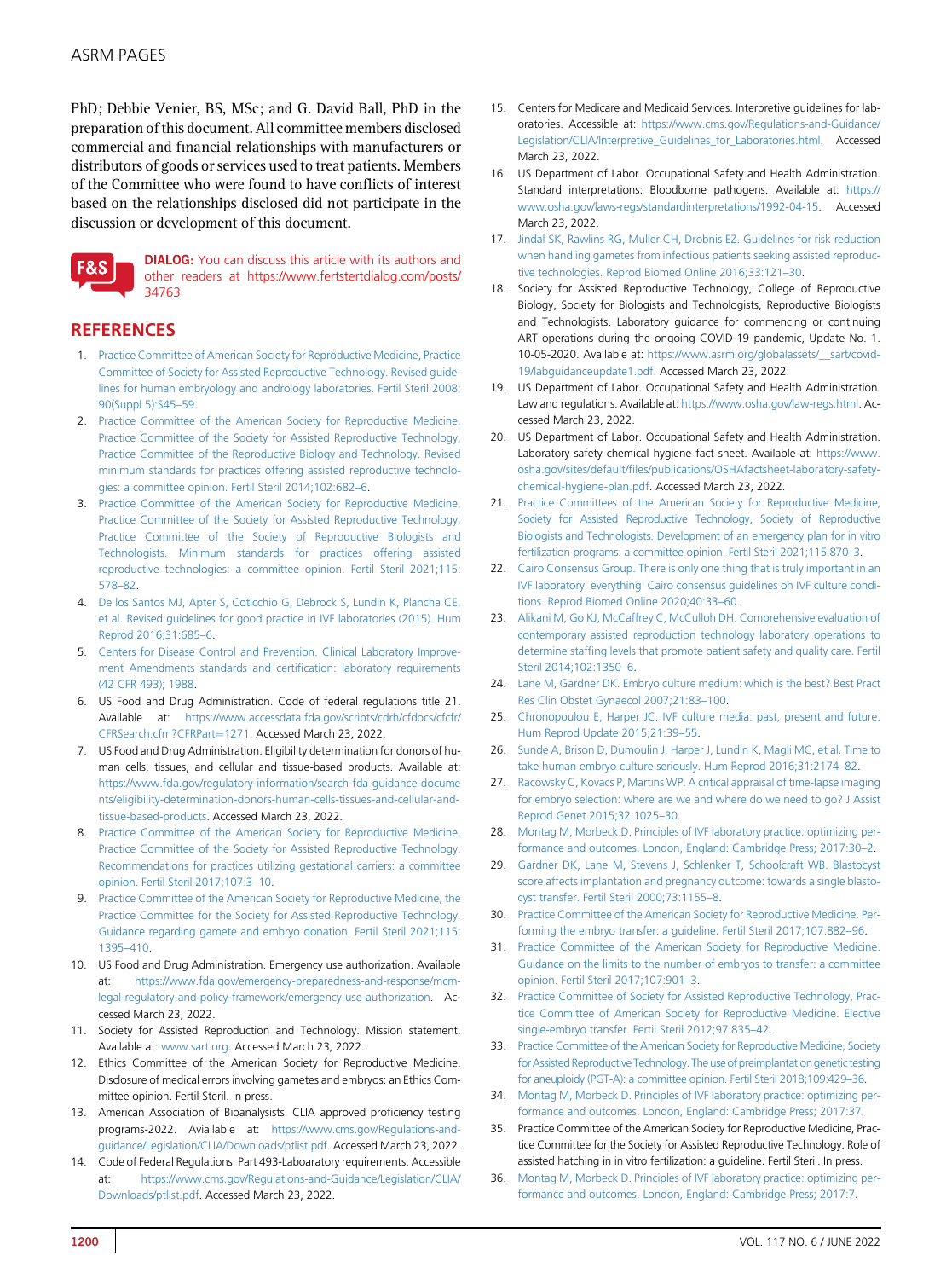- <span id="page-18-0"></span>37. [Montag M, Morbeck D. Principles of IVF laboratory practice: optimizing per](http://refhub.elsevier.com/S0015-0282(22)00131-5/sref37)[formance and outcomes. London, England: Cambridge Press; 2017:6.](http://refhub.elsevier.com/S0015-0282(22)00131-5/sref37)
- <span id="page-18-1"></span>38. [Cimadomo D, Capalbo A, Ubaldi FM, Scarica C, Palagiano A, Canipari R,](http://refhub.elsevier.com/S0015-0282(22)00131-5/sref38) [et al. The impact of biopsy on human embryo developmental potential dur](http://refhub.elsevier.com/S0015-0282(22)00131-5/sref38)[ing preimplantation genetic diagnosis. Biomed Res Int 2016;2016:7193075](http://refhub.elsevier.com/S0015-0282(22)00131-5/sref38).
- <span id="page-18-2"></span>39. [Ethics Committee of the American Society for Reproductive Medicine.](http://refhub.elsevier.com/S0015-0282(22)00131-5/sref39) [Disposition of unclaimed embryos: an Ethics Committee opinion. Fertil Steril](http://refhub.elsevier.com/S0015-0282(22)00131-5/sref39) [2021;116:48](http://refhub.elsevier.com/S0015-0282(22)00131-5/sref39)–53.
- <span id="page-18-3"></span>40. [Practice Committees of the American Society for Reproductive Medicine, So](http://refhub.elsevier.com/S0015-0282(22)00131-5/sref40)[ciety of Reproductive Biologists and Technologists. A review of best practices](http://refhub.elsevier.com/S0015-0282(22)00131-5/sref40) of rapid-cooling vitrifi[cation for oocytes and embryos: a committee opinion.](http://refhub.elsevier.com/S0015-0282(22)00131-5/sref40) [Fertil Steril 2021;115:305](http://refhub.elsevier.com/S0015-0282(22)00131-5/sref40)–10.
- <span id="page-18-5"></span>41. [Macomber D, Sanders MB. The spermatozoa count. N Engl J Med 1929;200:](http://refhub.elsevier.com/S0015-0282(22)00131-5/sref41) [981](http://refhub.elsevier.com/S0015-0282(22)00131-5/sref41)–4.
- <span id="page-18-6"></span>42. [World Health Organization. Laboratory manual for the examination of hu](http://refhub.elsevier.com/S0015-0282(22)00131-5/sref42)[man semen and semen-cervical mucus interaction. 5th ed. New York: Cam](http://refhub.elsevier.com/S0015-0282(22)00131-5/sref42)[bridge University Press; 2010.](http://refhub.elsevier.com/S0015-0282(22)00131-5/sref42)
- <span id="page-18-7"></span>43. [Schlegel PN, Sigman M, Collura B, De Jonge CJ, Eisenberg ML, Lamb DJ,](http://refhub.elsevier.com/S0015-0282(22)00131-5/sref43) [et al. Diagnosis and treatment of infertility in men: AUA/ASRM guideline](http://refhub.elsevier.com/S0015-0282(22)00131-5/sref43) [part II. Fertil Steril 2021;115:62](http://refhub.elsevier.com/S0015-0282(22)00131-5/sref43)–9.
- <span id="page-18-4"></span>44. Practice Committees of the American Society for Reproductive Medicine, Society [for Reproductive Biologists and Technologists, Society for Assisted Reproductive](http://refhub.elsevier.com/S0015-0282(22)00131-5/sref44) [Technology. Cryostorage of reproductive tissues in the in vitro fertilization labo](http://refhub.elsevier.com/S0015-0282(22)00131-5/sref44)[ratory: a committee opinion. Fertil Steril 2020;114:486](http://refhub.elsevier.com/S0015-0282(22)00131-5/sref44)–91.